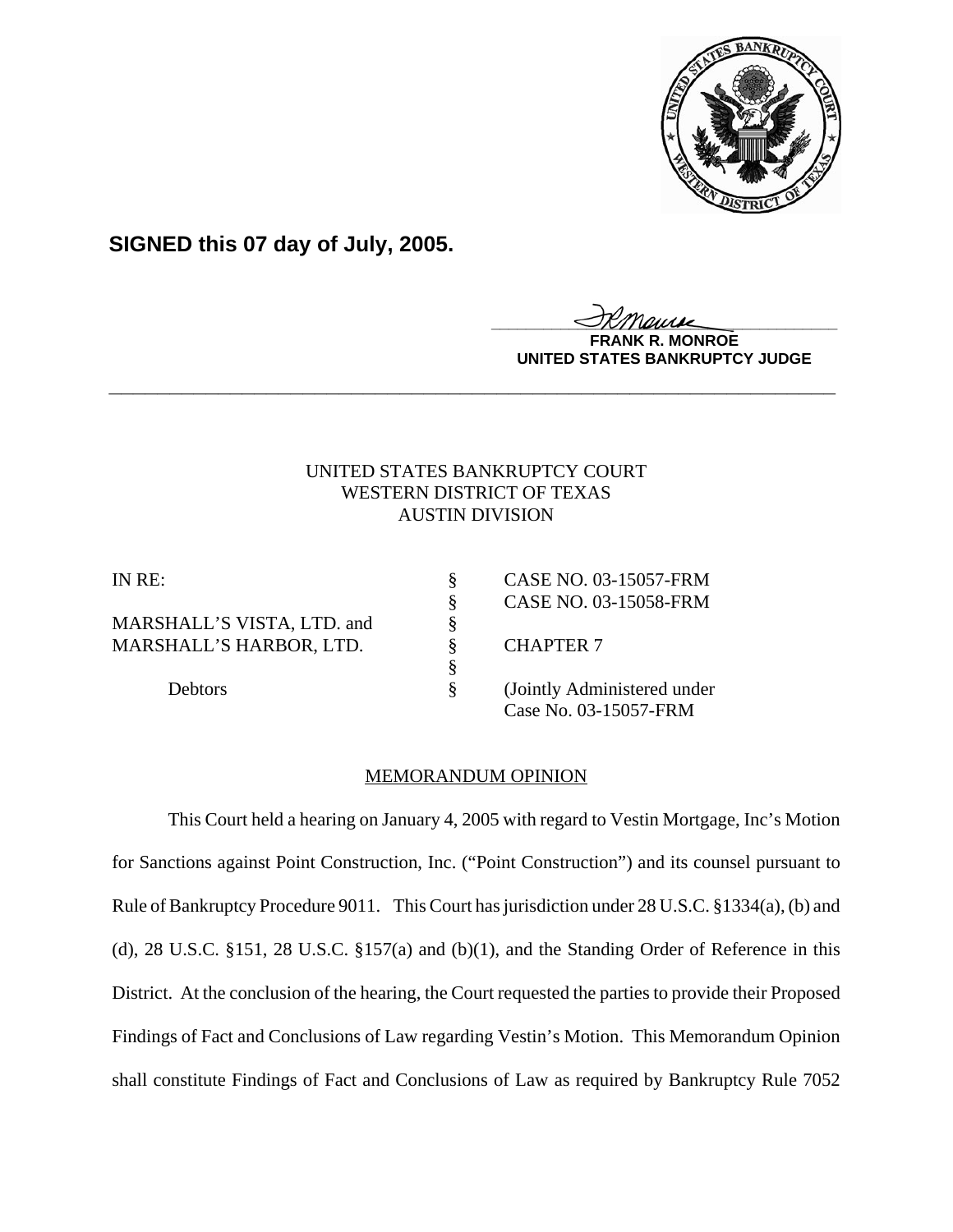which is made applicable to contested matters under Bankruptcy Rule 9014.

### Findings of Fact

On August 30, 2004, this Court signed the Agreed Order Compelling Debtors to Turn Over "Cash Collateral" in Aid of Lift of Stay Order ("Agreed Order"). Pursuant to the Agreed Order, Western United Life Assurance Company ("Western"), Marshall's Vista, Ltd., and Marshall's Harbor, Ltd. (the "Debtors"), and Vestin Mortgage, Inc. ("Vestin") agreed that the cash collateral belonging to each of Western and Vestin should be turned over to Western and Vestin respectively. On September 15, 2004, within the fifteen (15) day time period in which to object to the terms of the Agreed Order, Point Construction (an entity controlled by Mr. Morse, the same individual that controlled the Debtors) filed its Objection to the Agreed Order (the "Point Construction Objection"). The Point Construction Objection alleged, among other things, that it had constitutional and statutory liens for work it did on the property sold to generate the cash collateral, and thus had rights to the cash collateral which were prior and superior to the rights of Vestin and Western. All of the work for which Point Construction claimed a statutory and/or constitutional lien senior to Vestin's lien was done after Vestin filed its deeds of trust although Point Construction had performed work prior to the filing which it had been paid for. Nov. 30, 2004 Tr. 15, 18. Vestin filed its deeds of trust with respect to the properties in March 2002 and May 2002 respectively. Vestin Exhibits  $4 & 5$ .

Point Construction also filed a lawsuit in the 250<sup>th</sup> Judicial District of Travis County, Texas in Cause No. GN203052, styled "Point Construction v. Vestin Mortgage, Inc. and Western United Life Assurance Company" (the "State Court Action") containing similar allegations.

On September 17, 2004 counsel for Vestin requested by letter that Point Construction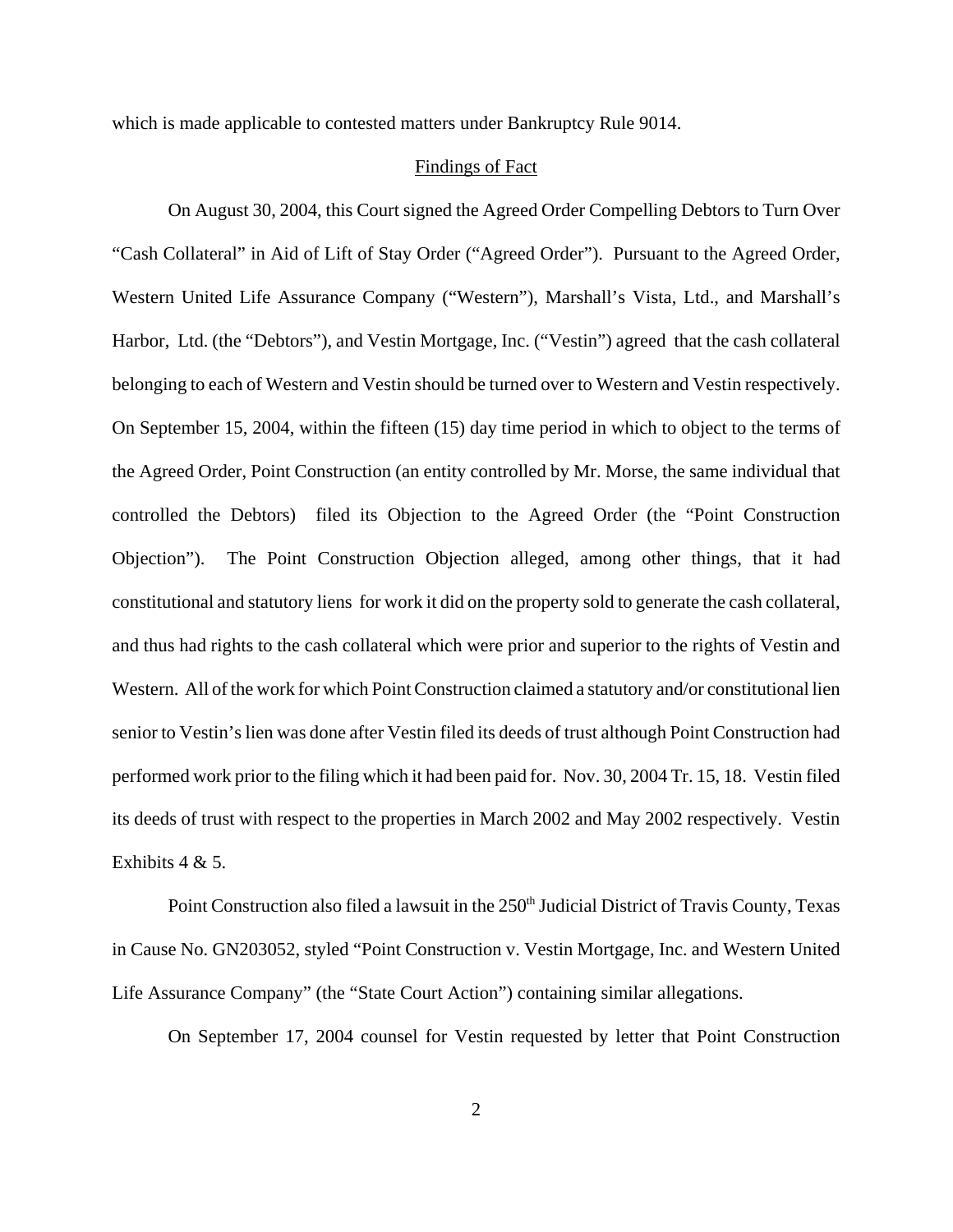withdraw the Point Construction Objection and discontinue the State Court Action on the grounds that both were factually and legally frivolous. Vestin Exhibit 3. On September 30, 2004, counsel for Vestin served Point Construction with its Motion for Sanctions pursuant to Rule 11 of the Federal Rules of Civil Procedure made applicable through Bankruptcy Rule 9011. Vestin Exhibit 3A. On November 3, 2004, after more than 21 days had elapsed from the date of service without Point Construction having withdrawn the Point Construction Objection, Vestin then filed the Motion for Sanctions with this Court.

On November 30, 2004 the court held a hearing on the Point Construction Objection. Based upon the factual record before it and the statutory and legal authorities, the Court determined that Point Construction had in fact made certain improvements on the property pursuant to an oral contract with the Debtors prior to the deeds of trust being filed of record but that it had been paid for that work. The contract was oral because Mr. Morse, the person in total control of both the Debtors and Point Construction, indicated there was no need to make a written contract with himself. Western and Vestin, however, required written contracts before they would loan money to fund further construction on the properties because they wanted to be protected and in a position of control in order to ensure Morse's use of the funds was for the purposes for which they were being lent. Therefore, Point Construction was required to enter into written loan agreements with Western and Vestin.

Specifically, on behalf of Point Construction and each of the Debtors, Morse signed a "Construction Control Agreement" in which Point Construction agreed with Vestin as follows: (1) as a condition to each disbursement of loan proceeds, to provide a lien release from itself and each subcontractor; (2) to adhere to all of the terms and conditions in the Construction Loan Agreements;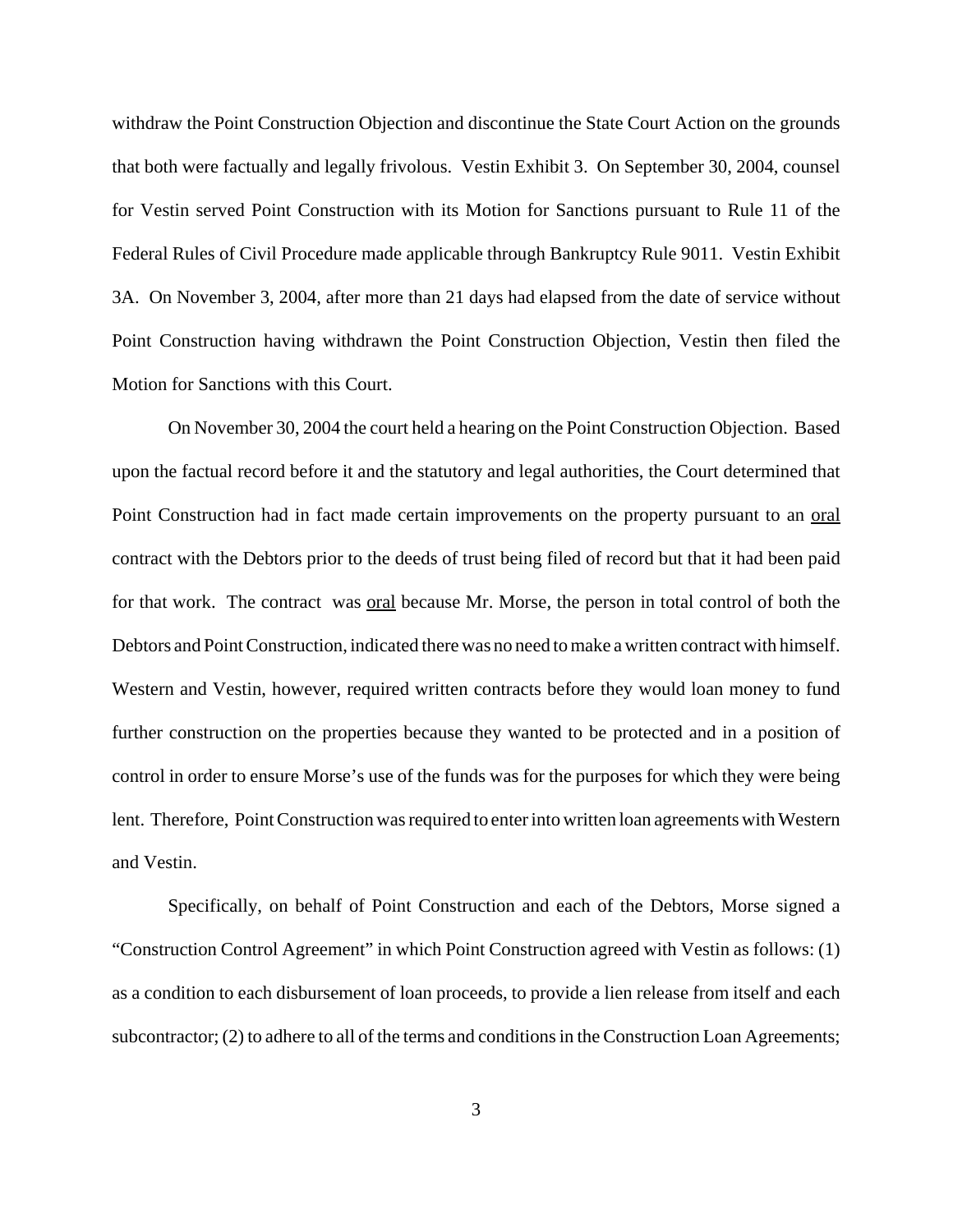(3) that there would be no changes to the plans or specifications for work to be done on Marshall's Harbor and/or Marshall's Vista without first obtaining Vestin's written permission; and (4) to satisfy any liens placed on the Marshall's Harbor or Marshall's Vista properties and hold the owners and Vestin harmless. Nov. 30, 2004 Tr. 41-44, Vestin Ex. 8 TI01359, TI00990, TI01225, TI0992, TU01248 and TI0993.

In the Construction Loan Agreements Point Construction agreed that as of the closing of the Vestin loans to the Debtors, it had no claims against or affecting the Debtors' properties except for those previously disclosed by each Debtor to Vestin in writing [which were none]. Nov. 30, 2004 Tr. 46-48; Vestin Ex. 8 TI 1248 and TI00971.

In connection with and as a condition of each Vestin loan, Morse was required to and did provide an affidavit stating that all amounts due for work done by Point Construction on the Marshall's Harbor and Marshall's Vista properties before the filing of the Vestin deeds of trust were fully paid and that there were no mechanic's and materialmen's liens against the properties. Nov. 30, 2004 Tr. 34-35; Vestin Ex. 1. Morse provided those affidavits, and affirmed that no liens existed in favor of Point Construction even though Morse now alleges that the same at least "incepted" on the properties prior to Vestin's deeds of trust. *Id.* In this regard, the Court specifically found that in reliance on Morse's representations, Vestin and Western loaned money to the Debtors that was then used to make further improvements to the properties. Nov. 30, 2004 Tr. 115. As such, the Court concluded, in overruling Morse's contention that Point Construction has a valid lien that preempted Vestin and Western, that it "makes absolutely no sense to allow Point Construction in this case a constitutional lien as an effective insider of the Debtors by effectively allowing it to gain from breaching, ignoring and/or misrepresenting the facts to the lenders upon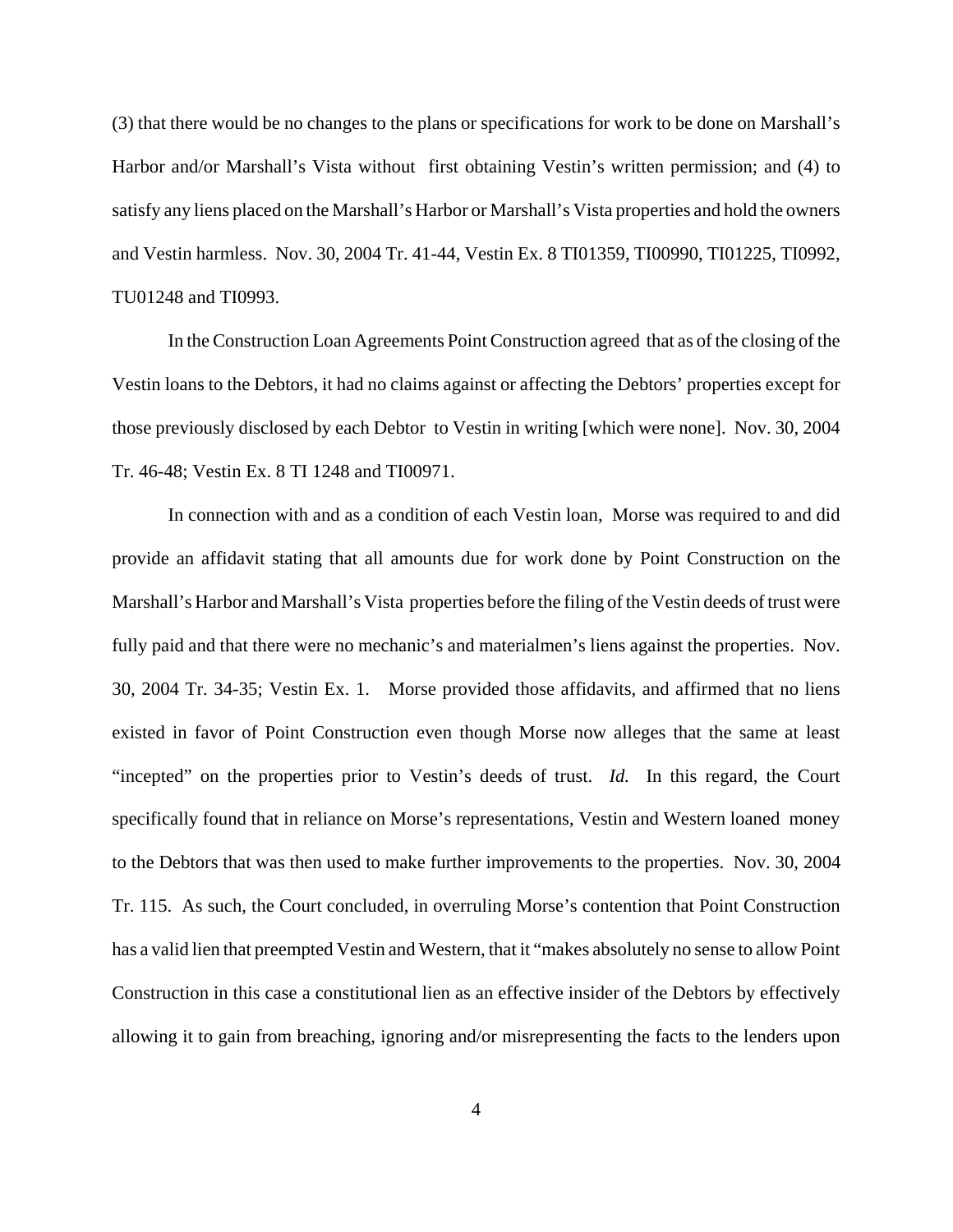which they reasonably relied in loaning money. . .That makes absolutely no sense and it's not the law in the state of Texas." Nov. 30, 2004 Tr. 116.

The Construction Loan Agreements that Point Construction agreed to honor further provided that the loans were in balance (and that each draw request was a reaffirmation of such) and that the undisbursed loan funds together with any sums provided or to be provided to Borrowers/Debtors were sufficient to construct the improvements on the properties and accomplish the purposes contemplated by the loan documents [even though such was not the case]. Nov. 30, 2004 Tr. 49-50; Vestin Ex. 8 TI 01247-48 and TI 00970-71.

Between the time the loans were made and up until about March 2003, Point Construction signed disbursement vouchers in which it made representations to Vestin and Western that all construction to date had been performed in accordance with the approved plans and specifications for the projects and that there had been no changes in the plans and specifications other than as expressly permitted by the Construction Loan Agreements and/or as had been approved in writing pursuant to the Construction Loan Agreements. Each lien waiver and release signed by Point Construction, with respect to the Vestin loans, released all prior claims for labor, services and equipment through the date of the lien. Point Construction signed such releases up until March 2003. Nov. 30, 2004, Hrg. Vestin Ex. 2; Nov. 30, 2004 Tr. 50-53; Vestin Ex. 2.

The work in Marshall's Vista for which Point Construction claimed a lien superior to the Vestin deed of trust was as follows: retaining walls for holes, greens, tee boxes and fairways, rock work, dirt work, creating waterfalls and dams. Nov. 30, 2004 Tr. 26-29, 60-63. The work in Marshall's Harbor for which Point Construction claimed a lien superior to Vestin's deed of trust was as follows: utility work for plumbing for the marina, silt fences for erosion control, rock berms, tree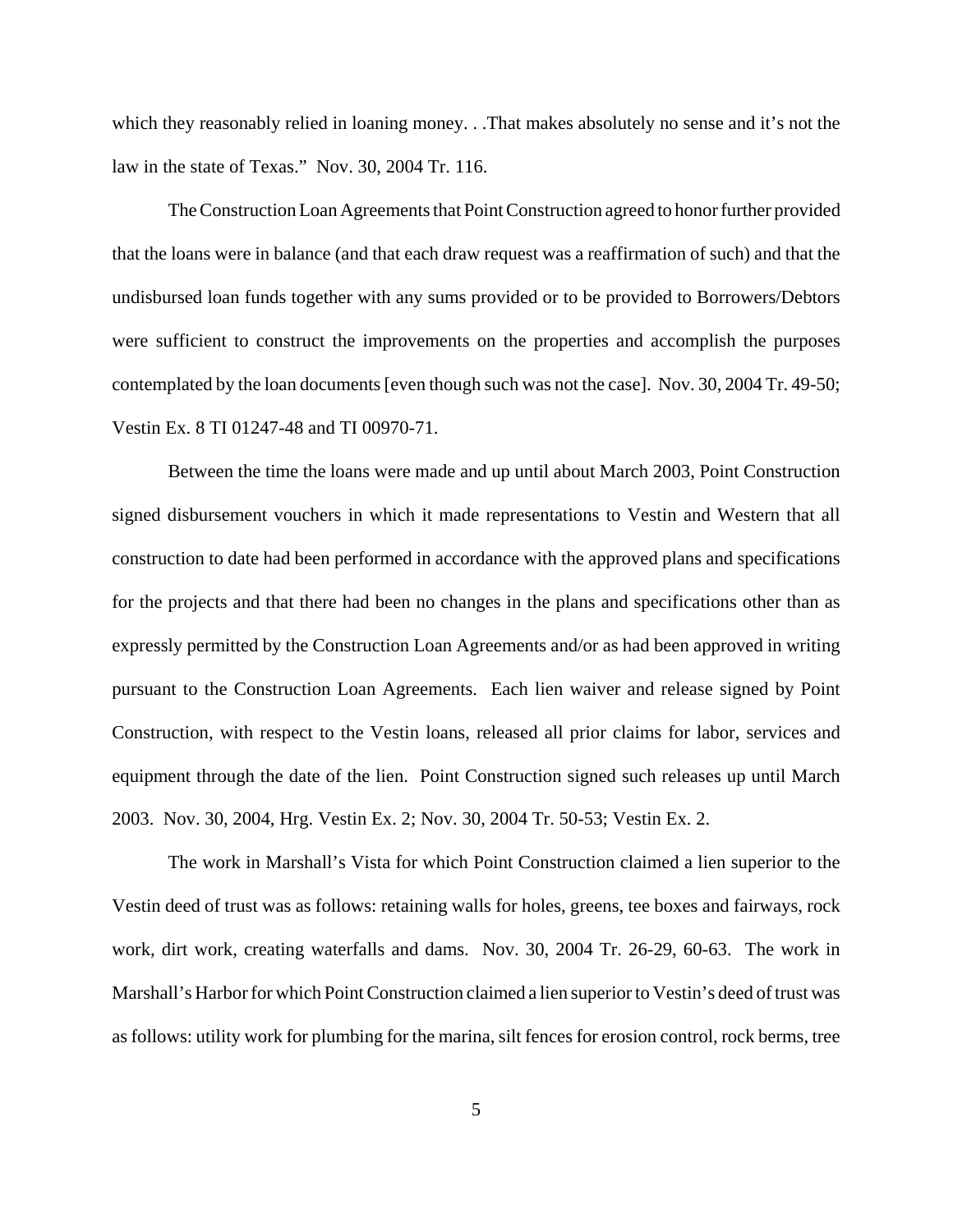protection, excavation work and the storage of material for dams. Nov. 30, 2004 Tr. 29-30, 72-74. This work was all outside of the Vestin loan budget and not authorized by Vestin in writing or otherwise. Nov. 30, 2004 Tr. 74.

None of the work for which Point Construction claimed liens superior to Vestin's deeds of trust involved constructing a building, a structure fit for the habitation of people or animals, or even a structure for the storage of property. Nov. 30, 2004 Tr. 26-30, 60-63, 72-74. Accordingly, the Court found that the Marshall's Vista improvements for which Point Construction sought to assert liens "were in the nature of drainage, shaping of the golf course, moving dirt, building retaining walls, building dams, building a waterfall or two, general dirt work, building roads, building erosion control, fences, etc." and "were not in the nature of constructing a building as that term is used in the Constitution." Nov. 30, 2004 Tr. 115. The Court likewise found that with respect to Marshall's Harbor the construction "there was for water and sewer lines and materials that were delivered to prospective dam sites" and that none of that met "the definition of building under applicable constitutional and case law." Nov. 30, 2004 Tr. 118-19.

Morse caused Point Construction to file a lien affidavit in support of its alleged statutory and constitutional liens on October 6, 2003 after he caused the filing of each of the Debtors' bankruptcy cases. Nov. 30, 2004 Tr. 58-60. Vestin Exhibits 9 & 10. Point Construction did not provide formal written notice of the filing of the lien to Vestin or to the Debtors because, as to the latter, Morse testified he "didn't think he needed to inform himself." Nov. 30, 2004 Tr. 36-38

Other than two invoices, dated April 17, 2003 and March 14, 2003, each reflecting work done prior to the dates of the invoices, there are no records to support the amounts asserted in the lien affidavit filed by Point Construction on October 6, 2003. Nov. 30, 2004, tr. 55-57. As of June,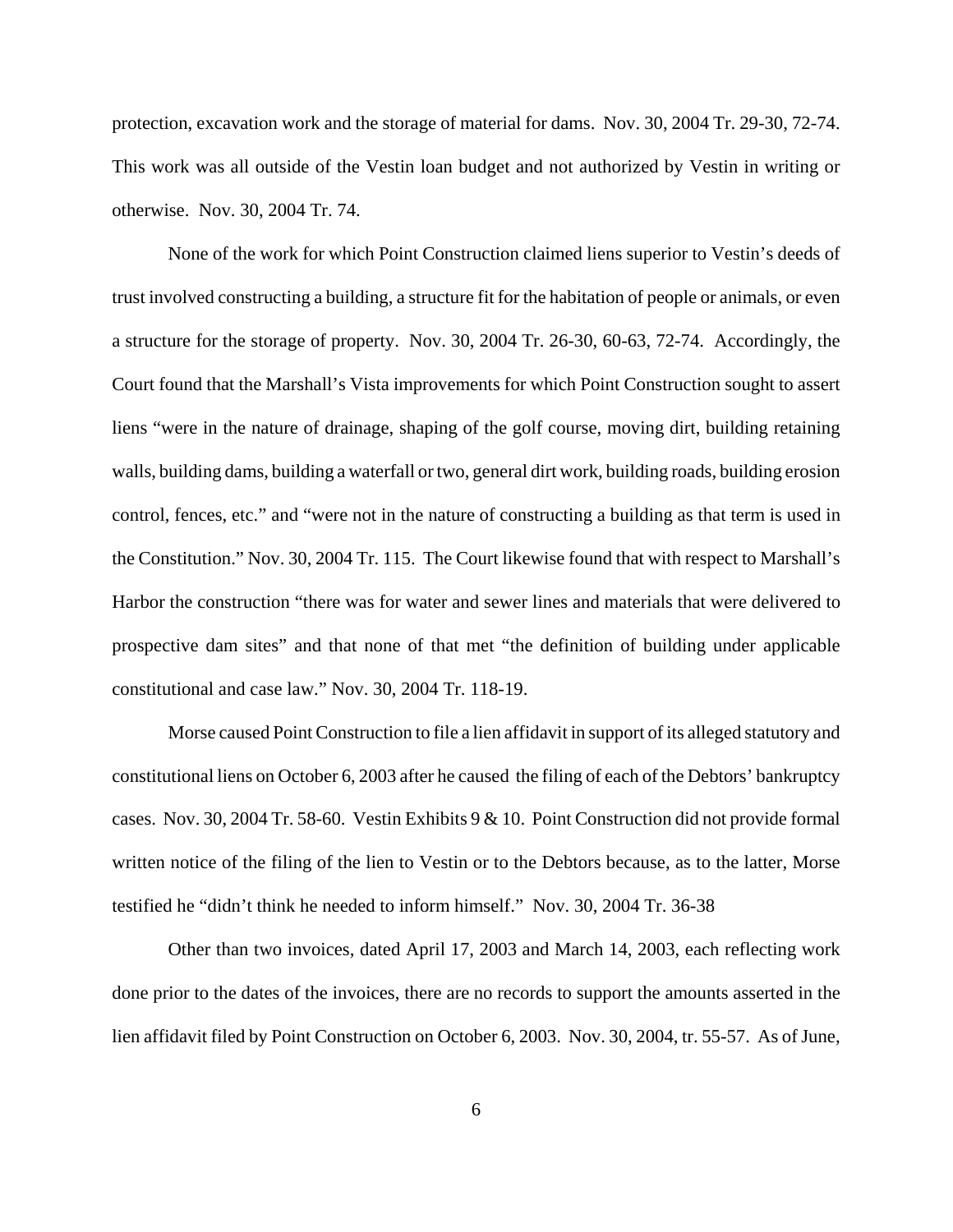2003, there were no contemporaneous records of the work alleged to have been done with respect to which Point Construction asserts a constitutional lien. Nov. 30, 2004, Tr. 67-70.

Morse admitted having previously sworn that all work done by Point Construction on the Marshall's Harbor and Marshall's Vista properties for which Point Construction had not been paid was Morse's "equity" in the properties. Nov. 30, 2004 Tr. 63-66. As Morse explained in his deposition, "And if I built a retainer wall on my golf course and there's no retainer wall line item on the budget, I've had to spend that money out of my own pocket if it's there." Nov. 30, 2004 Tr. 64.

Accordingly, the Court further found that Point Construction provided no documentation to support its claim that it was entitled to be paid. Nov. 30, 2004 Tr. 117. Morse provided only general testimony, which this Court found to be insufficient to meet the requirements of the Constitution. *Id.* The Court also found that work done in violation of a lender requirement that budget or plan changes be approved in writing could not be the subject of a lien placed ahead of the lender after the fact. *Id.*

The Court further found that Point Construction, even though it was controlled by Morse, the same person controlling the Debtors, chose not to participate in the reorganization in any meaningful way prior to its filing of the Objection to the Agreed Order. It did not file a motion to lift the stay nor any other pleading in order to seek recognition of its alleged lien claims. Rather it "laid behind the log" with respect to what Point Construction claimed in the eleventh hour were valid mechanic's and materialmen's claims and constitutional lien claims. The plan and disclosure statement made no mention of those alleged claims. Nov. 30, 2004 Tr. 118.

The Court also determined that the foreclosures transferred title to the cash collateral in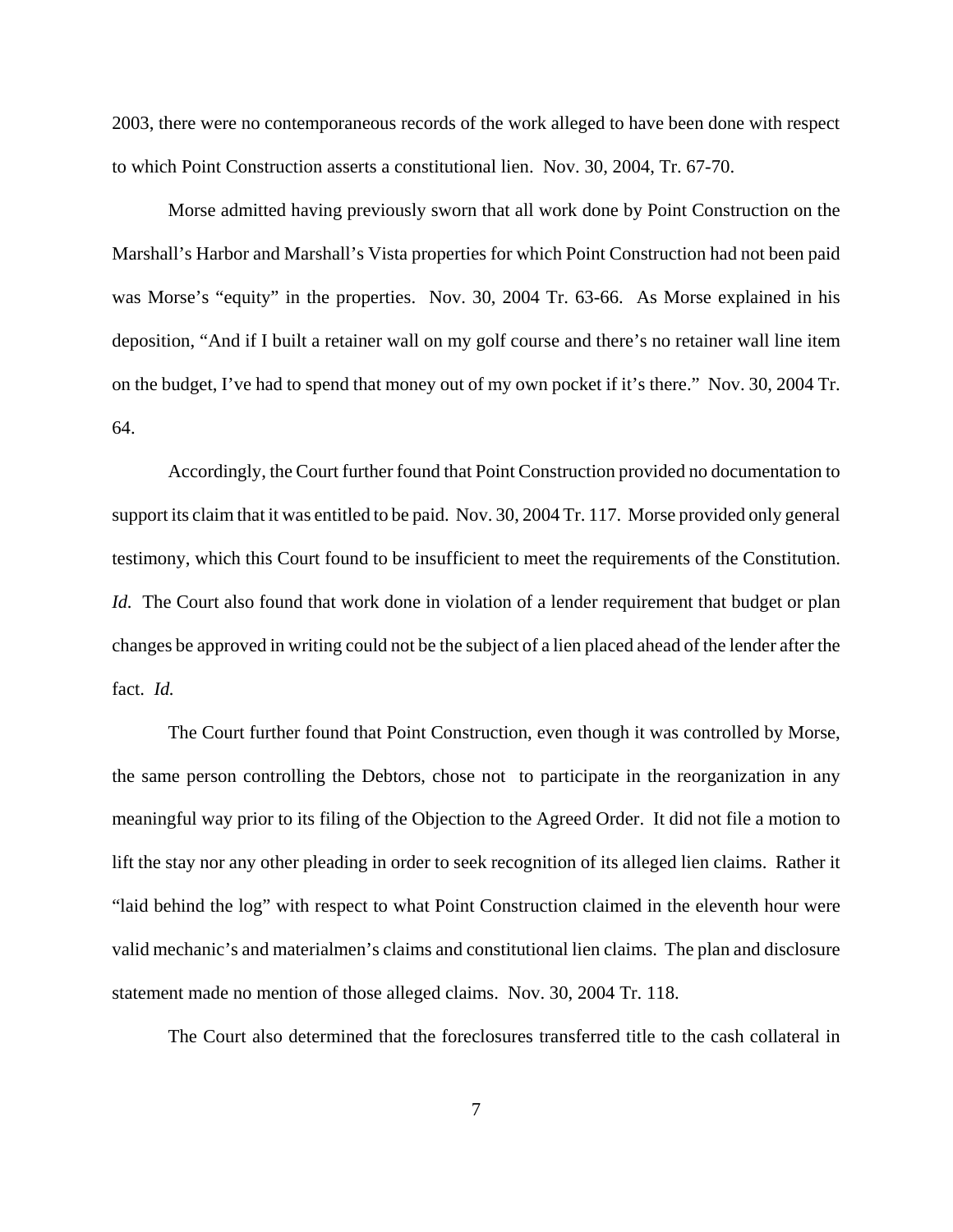question to the lenders free from any alleged claims of Point Construction as none of the lien claims were alleged until after the foreclosures had taken place except for the filing of the statutory lien in the lien records alone. Nov. 30, 1004 Tr. 118.

On December 13, 2004, this Court issued its Order Resolving Objections to Agreed Order Compelling Debtors to Turn Over "Cash Collateral" in Aid of Lift Stay Order ("Order Resolving Objections"). In the Order Resolving Objections, this Court concluded that "Point Construction does not and did not possess a constitutional lien on any real property of Marshall's Vista and/or Marshall's Harbor that was foreclosed on by Western and Vestin." The Court's Order Resolving Objections further concluded that "Point Construction does not have a statutory lien on any property of Marshall's Vista and/or Marshall's Harbor that was foreclosed on by Western and Vestin" and moreover that "Point Construction has no lien, or other claim of any kind, against the cash collateral of Western or Vestin." In so ruling the Court found that "Point Construction's claims have no basis in fact or law." The Court therefore denied the Point Construction Objection in all respects and ordered that the cash collateral be turned over pursuant to the terms of the Agreed Order.

Vestin has alleged that counsel for Point Construction knew when he filed the Point Construction Objection that Morse had filed affidavits in connection with the Vestin loan closings stating that there were no liens on the properties on which Vestin was receiving first position liens. Jan. 4, 2005 Tr. 9. They also claim counsel for Point Construction knew when he filed the Point Construction Objection that Point Construction had signed lien releases when it received loan disbursements from Vestin and had read a specimen of them. Jan. 4, 2005 Tr. 10. Further, Vestin claims that counsel for Point Construction knew when he filed the Point Construction Objection that Vestin had already foreclosed its liens on Marshall's Harbor and Marshal's Vista collateral. Jan. 4,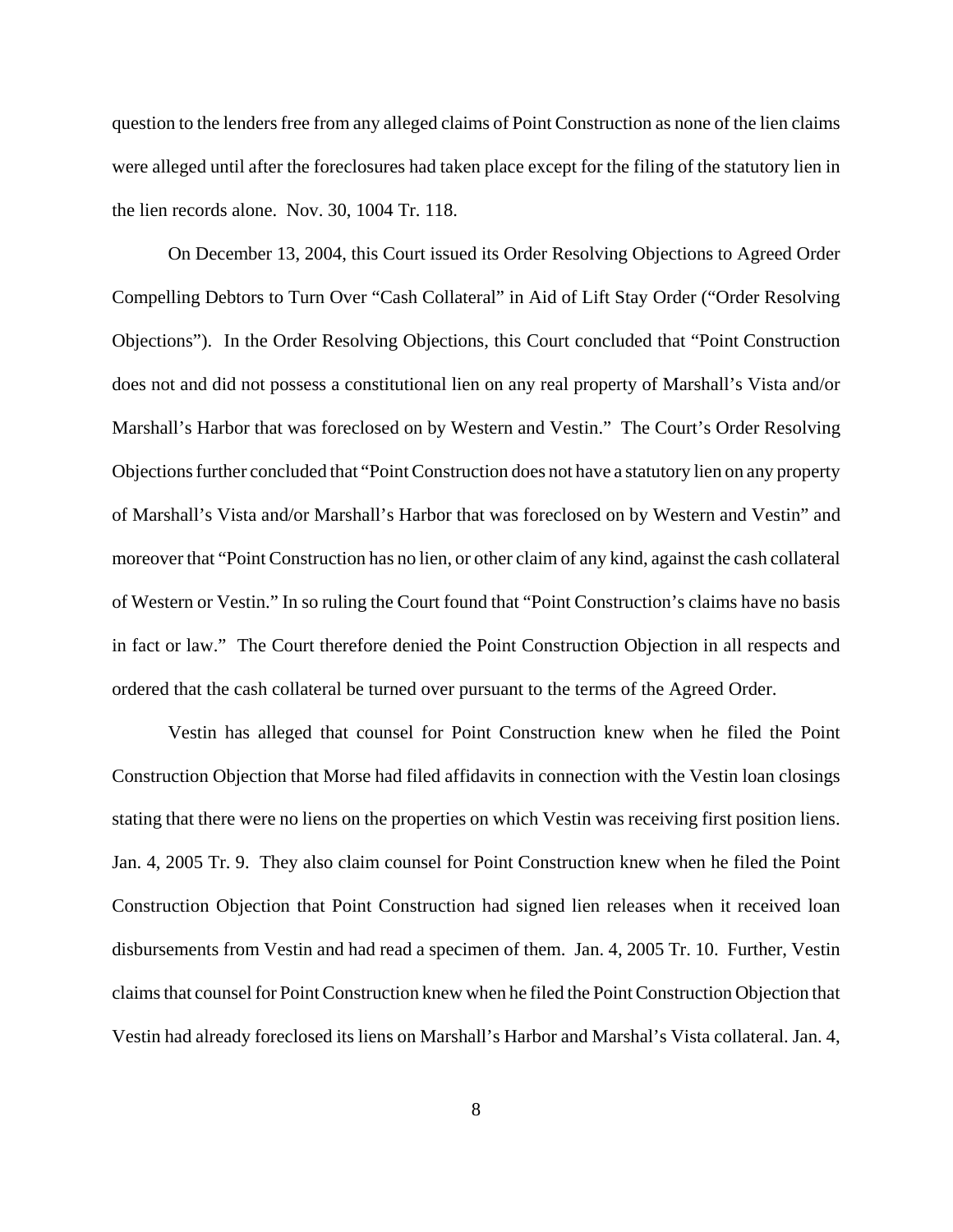2005, Tr. 11. and that Point Construction had no records to support its October 6, 2003 lien affidavit asserting both a constitutional and statutory lien other than the March and April 2003 invoices covering work done more than four (4) months before the filing of the lien affidavit and covering only a tiny fraction of the asserted claim in any event. Jan. 4, 2005 Tr. 16-17. All of those contentions are, in fact, true.

Point Construction's counsel did not read Morse's prior trial or deposition testimony containing admissions inconsistent with Point Construction's assertions before filing the Point Construction Objection. Jan. 4, 2005 Tr. 16-18. Point Construction's counsel did not personally determine whether Point Construction's lien affidavit was filed before or after the Debtors' petitions but rather incorrectly "understood" that the lien affidavit had been filed first. Jan. 4, 2005 Tr. 18-19. Point Construction's counsel knew when he filed the Point Construction Objection that the work Point Construction had done and for which it was making a constitutional lien claim was "bringing in the infrastructure to a subdivision, retaining walls, streets, utilities, [berms], that sort of thing, lot clearing." Jan. 4, 2005 Tr. 19-20. Point Construction's counsel knew when he filed the Point Construction Objection that with respect to the inception of a lien doctrine that "if there are no liens, a lien hasn't incepted." Jan. 4, 2005 Tr. 38. Clearly, counsel inadequately investigated the facts upon which Point Construction's lien claims are based.

Vestin claims that the Point Construction Objection was filed only to cause unnecessary delay in the payment of the cash collateral previously agreed by the parties and to cloud Vestin's title to the foreclosed properties. Point Construction caused Vestin to expend substantial fees and costs in its defense of the Point Construction Objection –\$16,021.50 in fees and \$1,900.94 in expenses for a total of \$17,922.44. Vestin Exhibits 12 and 13. The records of the fees and expenses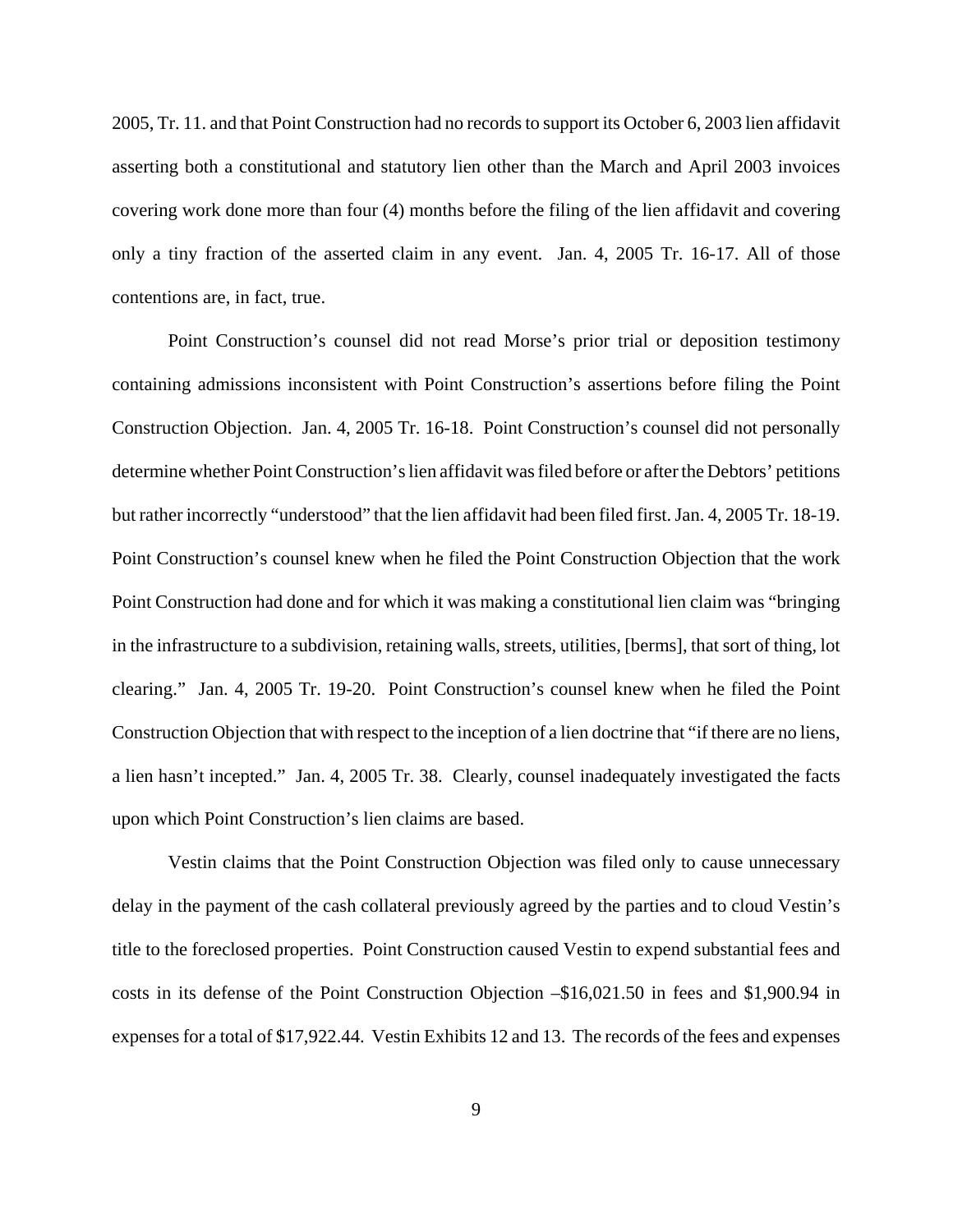expended were sufficiently specific and detailed. The fees and expenses expended appear to be necessary and reasonable to respond to the Point Construction Objection. The hourly rates charged are within what is fair and reasonable for the type and quality of work involved.

#### Legal Issue

Are Point Construction and its counsel's actions in filing the Point Construction Objection

sanctionable under Federal Rule of Bankruptcy Procedure 9011?

## Conclusions of Law

A bankruptcy court may render sanctions under Bankruptcy Rule 9011. Rule 9011 authorizes a court to sanction if an attorney violates his or her certification that there is a legal or factual basis for their pleading, motion or other paper. Bankruptcy Rule 9011 states in relevant part:

The signature of an attorney or a party constitutes a certificate by him that he has read the document; that to the best of his knowledge, information and belief formed after reasonable inquiry it is well grounded in fact and is warranted by existing law or a good faith argument for the extension, modification, or reversal of existing law; and that it is not interposed for any improper purpose, such as to harass, to cause delay or to increase the cost of litigation. . . If a document is signed in violation of this rule, the court. . . shall impose on the person. . an order to pay to the other party or parties the amount of reasonable expenses incurred.

Federal Rule of Bankruptcy Procedure 9011.

Rule 9011(c) provides that the Court, after notice and a reasonable opportunity to respond, may impose appropriate sanctions for violations of Rule 9011(b). Sanctions under Rule 9011 are warranted when 1) the papers are frivolous, legally unreasonable or without factual foundation; or 2) the pleading is filed in bad faith or for an improper purpose. *In re Mroz*, 65 F.3d 1567, 1572 (11<sup>th</sup>) Cir. 1995) citing *In re Smith,* 82 B.R, 113, 114 (Bankr. D. Ariz. 1988).

A court confronted with a motion for sanctions under Bankruptcy Rule 9011 must first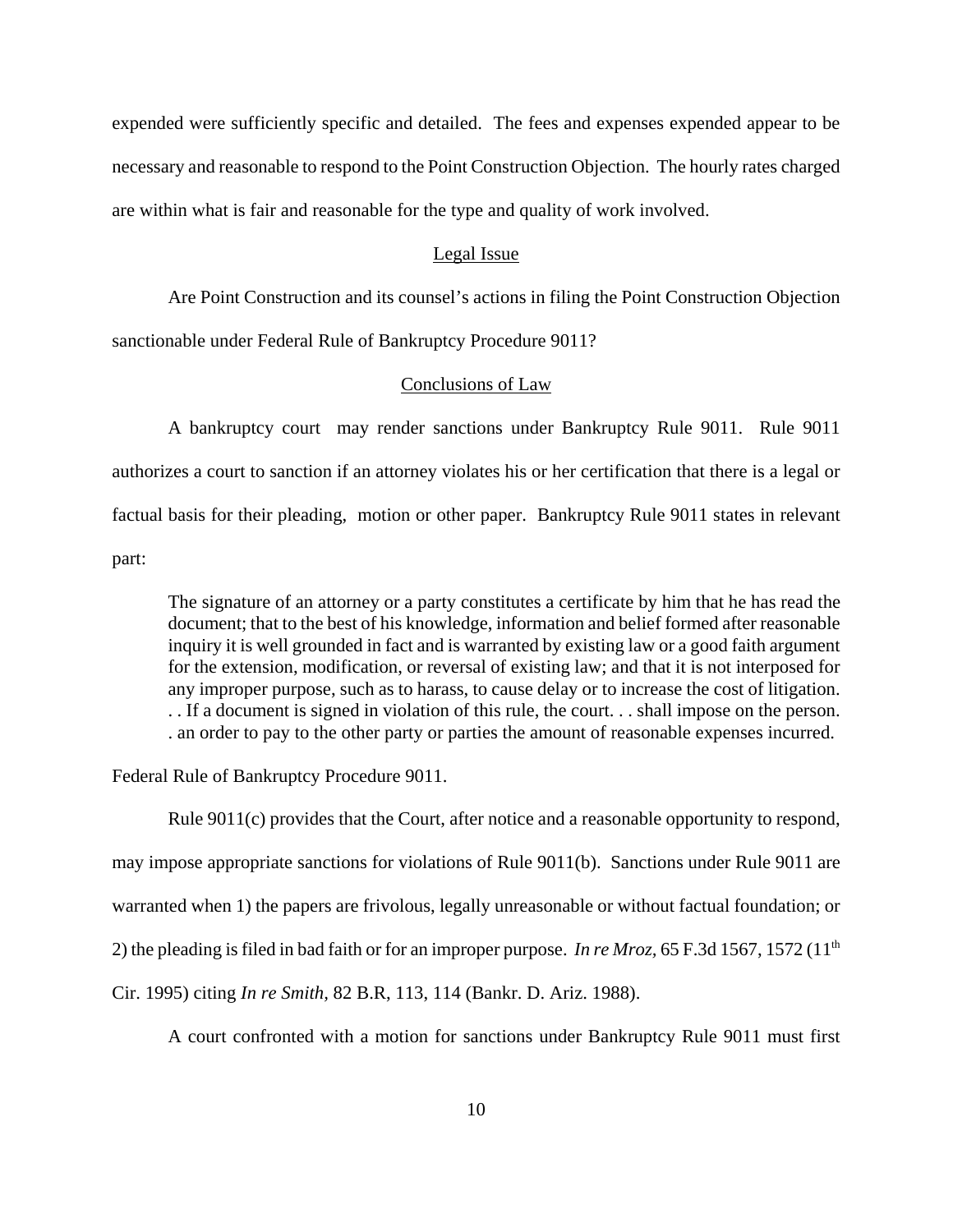determine whether the party's claim is objectively frivolous in view of the law or facts. A complaint is factually groundless and merits sanctions where the plaintiff has absolutely no evidence to support its allegations. *Mroz* 65 F.3d at 1573 citing *In re General Plastics Corp.,* 170 B.R. 725, 731 (Bankr. S.D. Fla. 1994). If a lawsuit is frivolous, the court must then consider whether the person signing the document should have been aware that it was frivolous. *Scrap Metal Buyers of Tampa, Inc. v. Charles Bluestone Co., Inc.,* 214 B.R. 509 (M.D. Fla. 1997), citing *McGuire Oil Co. v. Mapco, Inc., 958 F.2d 1552, 1563 (11<sup>th</sup> Cir. 1992).* 

### Constitutional Liens

Point Construction claimed constitutional liens on the properties. Article 16, §37 of the

Texas Constitution provides as follows:

Mechanics, artisans and materialmen of every class shall have a lien upon the building and articles made or repaired by and for the value of their labor done thereon or material furnished therefore; and the Legislature shall provide law for the speedy and efficient enforcement of said liens.

A constitutional lien claim arises when improvements are made to property pursuant to contract with the owner, and money is owed for such improvements. *Contract Sales Co. v. Skaggs,* 612 S.W.2d 652 (Tex. Civ. App.-Dallas 1981, no writ). A constitutional lien extends to all land necessary to the enjoyment of the improvement, or that may be designated and set apart as intended to be used and enjoyed in connection with the improvements. *Strang v. Pray,* 89 Tex. 525, 35 S.W. 1054, 1056 (1896). This lien is self-executing and does not require compliance with the provisions of Chapter 53, Tex. Prop. Code to perfect the lien, including filing of a lien affidavit. *Strang,* 35 S.W. at 1056; *Farmers' & Mechanics' National Bank v. Taylor,* 40 S.W. 876, 879-80 (Tex. Civ. App. 1897), *aff'd*, 40 S.W. 966 (Tex. 1897).

Point Construction urged that its lien is prior in right to Vestin's deed of trust liens because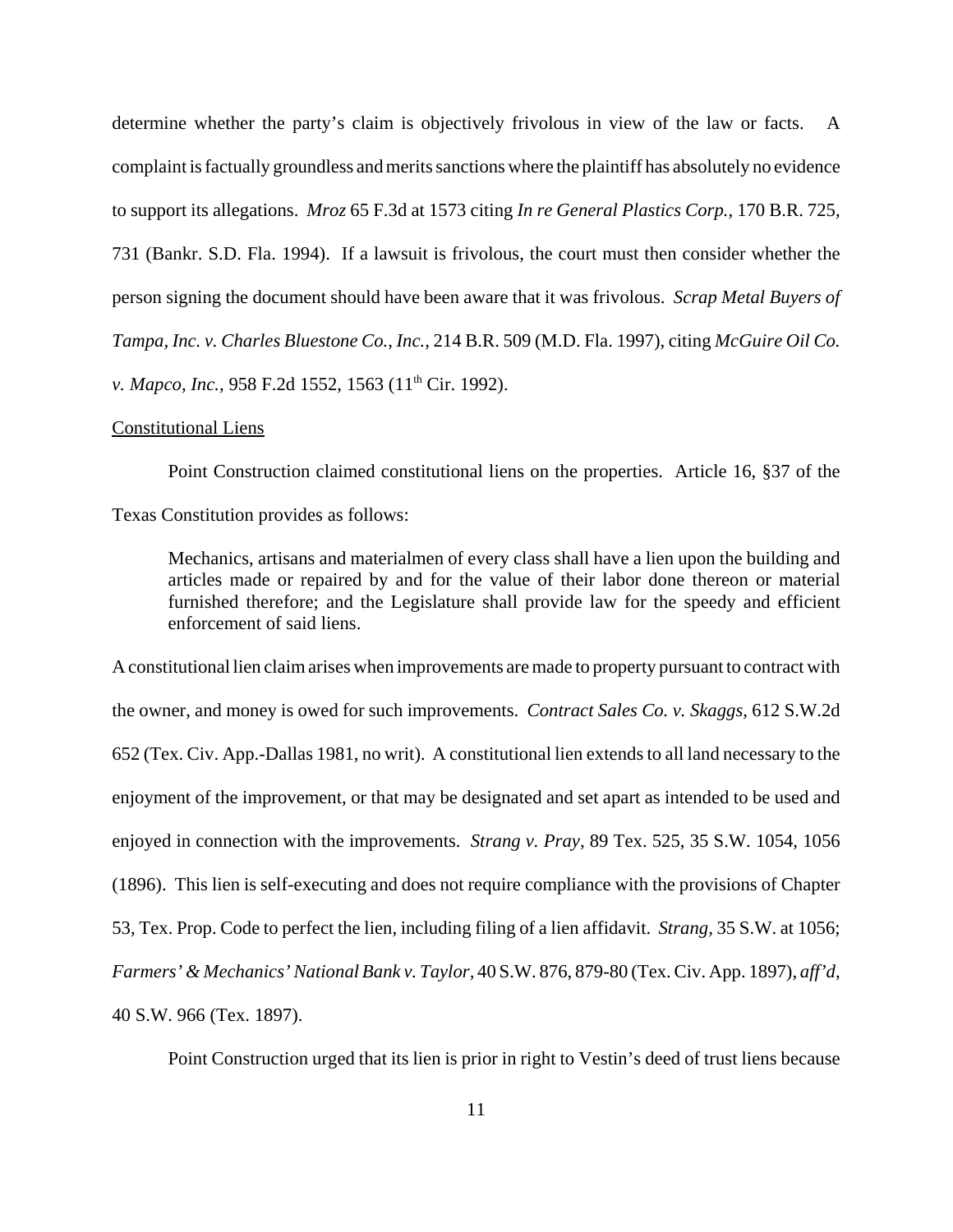of the "inception" of the lien doctrine. Based on this law, Point Construction claimed that even if the work that was the basis of its lien claim was performed after the lender's deed of trust was recorded, that the lien still had priority because its actual "inception" was before Vestin recorded its deeds of trust. Point Construction argued that it commenced construction prior to the execution of the deeds of trust, that Vestin knew this and therefore Point Construction's constitutional lien for post deed of trust work had in fact incepted, was valid and had priority.

In order for a contractor to be able to claim a constitutional lien for work done after the filing of a lender's first priority deed of trust, the contractor must be able to point to a lien that incepted prior to the lender's filing of a deed of trust. *Oriental Hotel Co. v. Griffiths,* 33 S.W. 652, 583-586 (Tex 1895)(execution of general construction contract fixed the date of inception and thus priority was given to liens although labor and materials furnished after the date of the deed of trust). Here, however, there was no construction contract between the Debtors and Point Construction. Case law also indicates *Oriental's* holding with respect to the "relation back" doctrine has been narrowly and cautiously applied and that if there is no lien existing prior to the filing of the deed of trust, there is nothing to which a subsequently arising mechanic's and materialmen's lien can "relate-back." *McConnell v. Mortgage Inv. Co of El Paso, Texas,* 305 S.W. 2d 280. 283-288 (Tex. 1957); *Irving Lumber Co. v. Alltex Mortgage Co.,* 446 S.W. 2d 64, 68-69 (Tex. Civ. App. 1969), *aff'd,* 468 S.W.2d 341 (Tex 1971) These cases recognize that if contractors do work for which they are paid, then a deed of trust is filed and then contractors do more work for which they are not paid, the deed of trust is senior to the later liens that may arise from the subsequent work.

Point Construction urged that *McConnell* and cases following its holding are no longer valid law due to the codification of the "inception" of the lien doctrine pursuant to Section 53.123(b) Tex.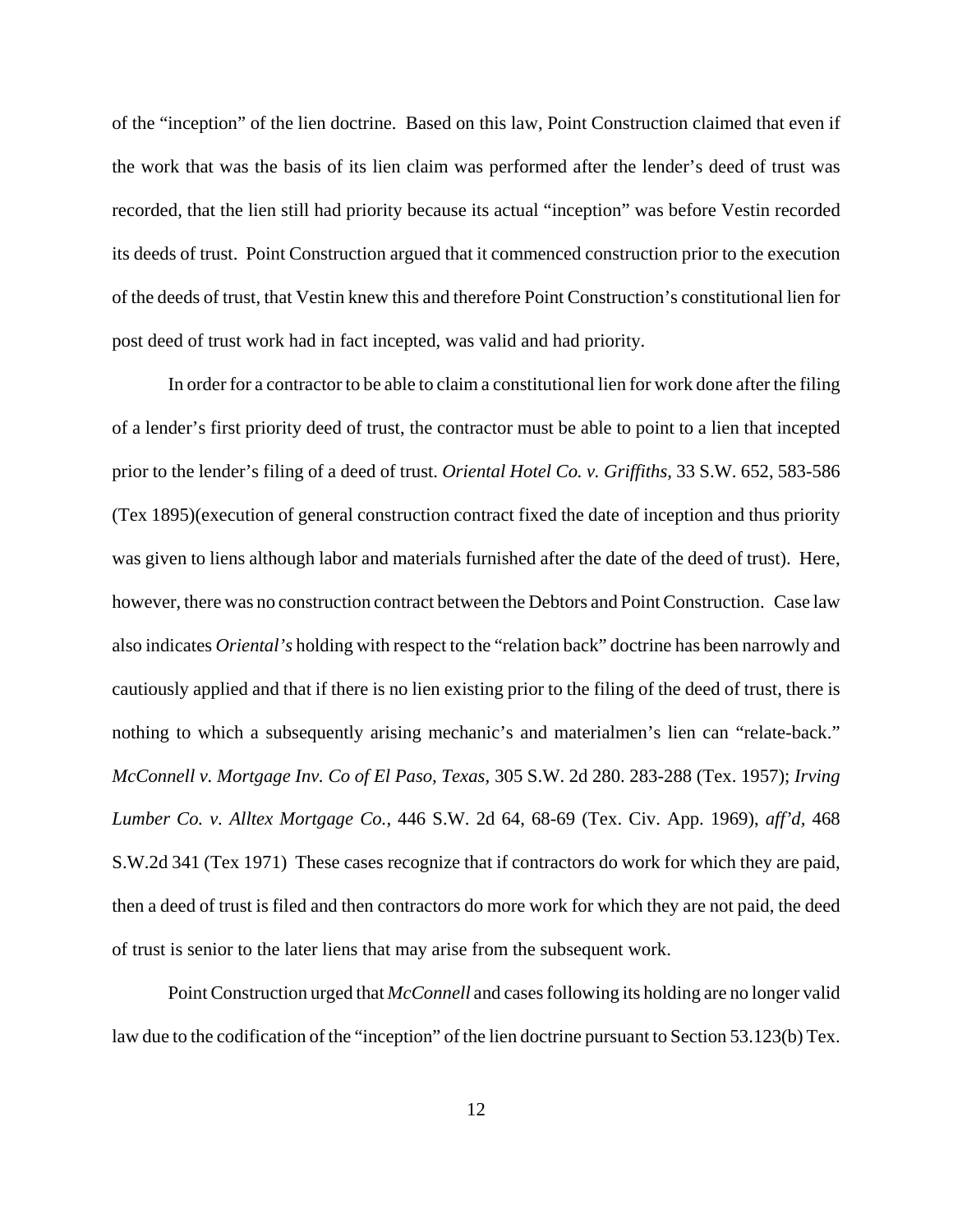Prop. Code. This section provides that a mechanic's lien has priority over all liens not perfected as of the time of "inception" of the mechanic's lien. Section 53.124(a) Tex. Prop. Code, then provides that the "inception" of a mechanic's lien "is the commencement of construction of improvements or delivery of materials to the land on which the improvements are to be located and on which the materials are to be used." Section 53.124 (b) provides that "the construction or materials under subsection (a) must be visible from inspection of the land on which the improvements are being made." Point Construction then urged based on a Texas appellate court's opinion that the proposition espoused in *McConnell* and its prodigy-- that the priority position of a mechanics' and materialmen's lien cannot be "related back" to premortgage work for which full payment has been made-- is no longer sound. *First Federal Savings and Loan Association of Beaumont v. Stewart Title Company,* 732 S.W.2d 98 (Tex. Civ. App.–Beaumont 1987, writ denied). The *First Federal* appellate court perceived that the failure of the legislature to codify the *McConnell* exception to the "related back" doctrine has sounded its death knell. *Id.* at 112. The *First Federal* court, however, in surmising that the relation back doctrine applies to liens for work actually performed after the date of the recording of the deeds of trust when the actual commencement of work was prior to such recording, acknowledged that this issue was not totally free from doubt citing *McConnell*. *Id.* at 111. Of course, *First Federal* is the only case, and an intermediate appellate court case at that, to suggest that *McConnell*, a Texas Supreme Court case, is no longer valid law. And, *First Federal* involved a dispute between a lender and the title company, acting as escrow agent, which had certified that there were no mechanic's, laborer's or materialmen's liens on borrower's property prior to disbursing funds. The lender sued the title company for breach of fiduciary duty, misrepresentation fraud and negligence.Evidently, certain laborers constructed slabs on *two*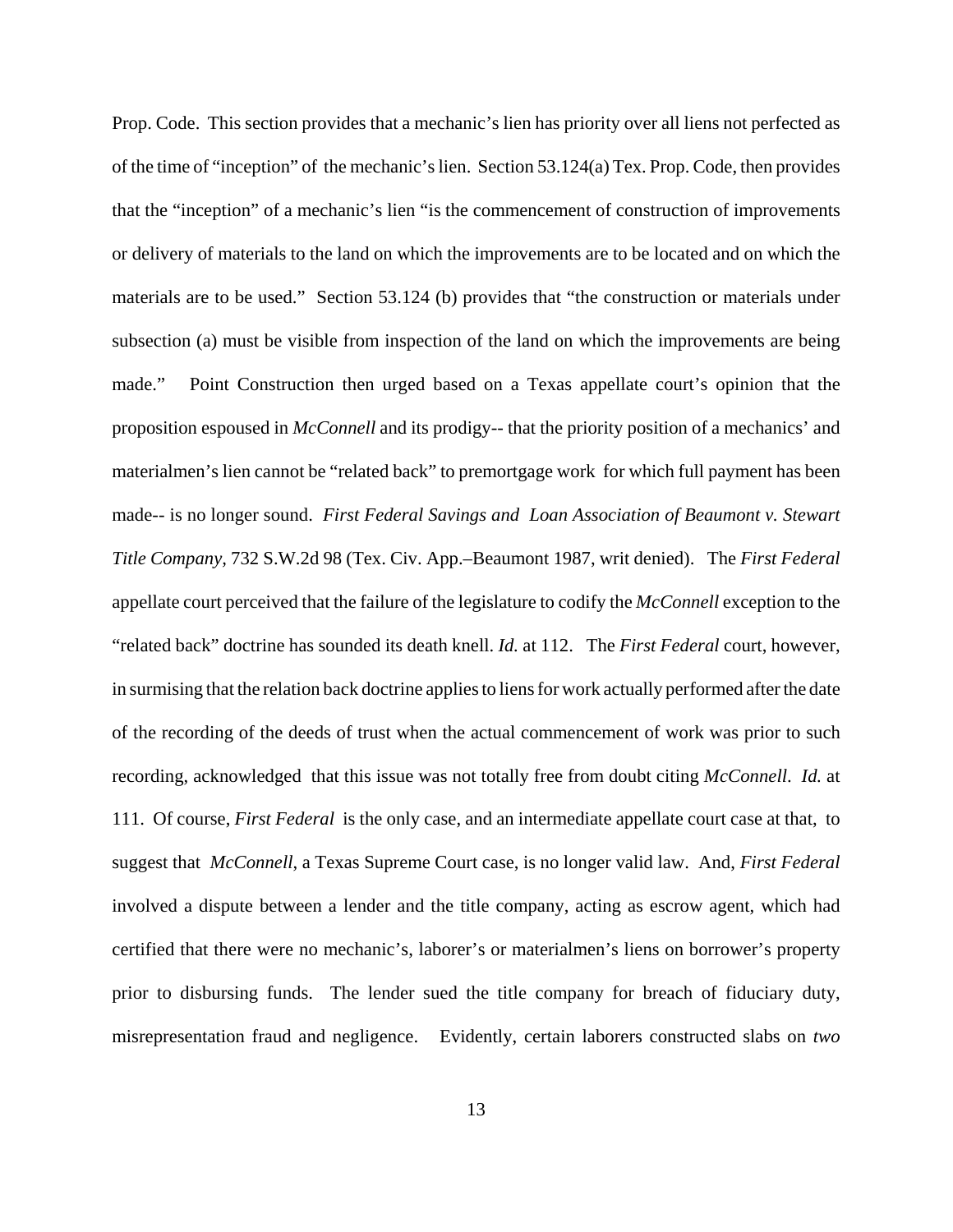homes<sup>1</sup> that were being built by the borrower and upon which work had allegedly commenced prior to the recording of *First Federal's* deeds of trust. *Id.* at 105. The court ruled there was a material fact question as to when work on the lots was visibly commenced that precluded entry of a summary judgment in that case. And, there was no evidence as to whether the bills or claims on these improvements had been paid or remained unpaid on the dates the deeds of trust were recorded or even if any bills or claims existed. *Id.* at 102. And, the slabs were also "improvements" as required under the statute for inception as opposed to preliminary or preparatory activities or structures. That is far from the facts of our case.

Vestin's arguments make sense in our case because constitutional liens are secret liens (i.e. not filed), and are to be narrowly construed. *L.D. Ledford Cosntr.Co., Inc. v. El Primero Training Ctr., Inc.,* 1985 U.S. Dist. LEXIS 16529, at \*10 (S.D. Tex. Aug 26, 1985). If invoices for work done prior to the filing of a lender's deed of trust are fully paid and work for which payment is not made is done after the filing of the lender's deed of trust, then any lien arising out of the subsequent work arises when that work is done, not when the previously paid-for work was done. *Irving Lumber,* 446 S.W. 2d at 69. If the law were otherwise "it would put deed of trust holders in situations like this one where they would be helpless to defend themselves from secret liens of which they had no notice." *Id.* Assuming Morse is telling the truth, all the work he claims was performed occurred after the Vestin deeds of trust were filed. Point Construction was paid for all pre-Vestin work that it had done.

Vestin and Western also argued that the lien releases signed by Point Construction at closing and in connection with periodic draw requests operated to waive any lien whose inception would

<sup>&</sup>lt;sup>1</sup>See discussion below as the *First Federal* case involved work that would qualify for constitutional lien protection whereas the alleged work in our case does not.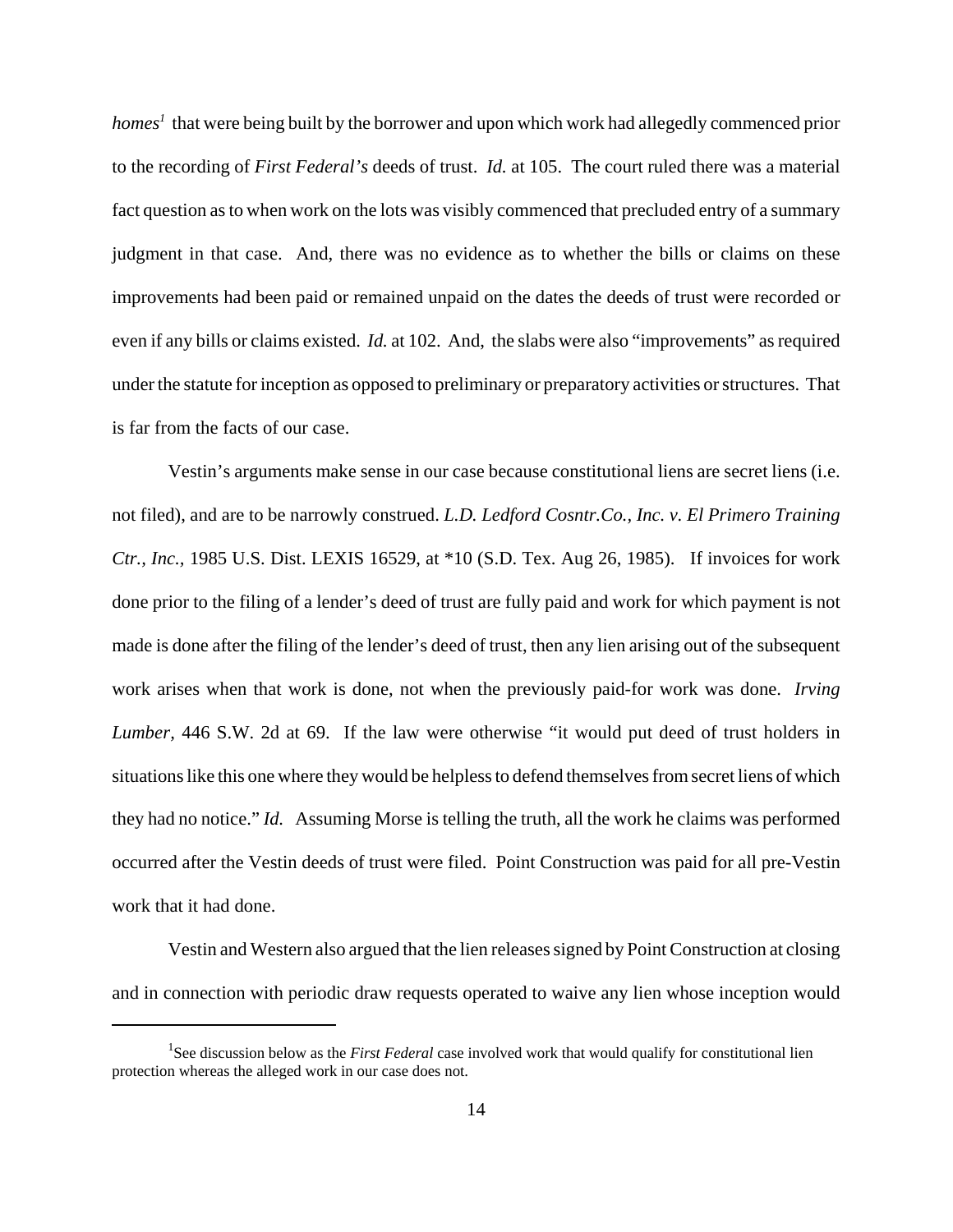be prior to the date of the lenders'deeds of trust citing *San Antonio Bank and Trust Co. v. Anel, Inc.,* 613 S.W. 2d 55, 57-59 (Tex. Civ. App.-Texarkana 1981, writ refused n.r.e.); *Nystel v. Gully,* 257 S.W. 286, 288 (Tex. App. 1923). Point Construction claimed the lien waivers were only for work that Point Construction performed prior to the date of the lien waiver and for which it was paid and did not apply to work Point Construction performed after it executed lien waivers or for which it was not paid, including retainage. The point is, however, that Point Construction's current position is totally inconsistent with Mr. Morse's previous behavior of executing the lien waivers not only as principal of Point Construction but as principal of the Debtors. Further, he has produced no documentary evidence to support his claim or show what work was allegedly done by Point Construction [except for Mr. Morse's testimony and the two invoices of March 14, 2003 and April 17, 2003 in the combined total of \$405,000, far less than the amount Mr. Morse claims Point Construction is owed]. And, Mr. Morse is not the most credible of witnesses to say the least.

Additionally, as Vestin contends even if a lien had "incepted" there was no "building" or "article" alleged to have been worked on by Point Construction, and therefore no constitutional lien could exist in any event. The term "building" has been defined as only those structures having a capacity to contain and which are designed for the habitation of man or animals or the shelter of property. *Peterson v. Stolz,* 269 S.W. 113 (Tex. Civ. App. Beaumont 1925, writ refused). The construction performed by Point was not upon structures having such a capacity.

Point Construction claimed that the Constitution is to be construed liberally. For this proposition Point Construction provided the following case law to suggest that other activities qualify as "construction or repair" of "buildings" for purposes of constitutional liens claiming that "building" has been generally held to include "any edifice erected by the hand of man of lumber,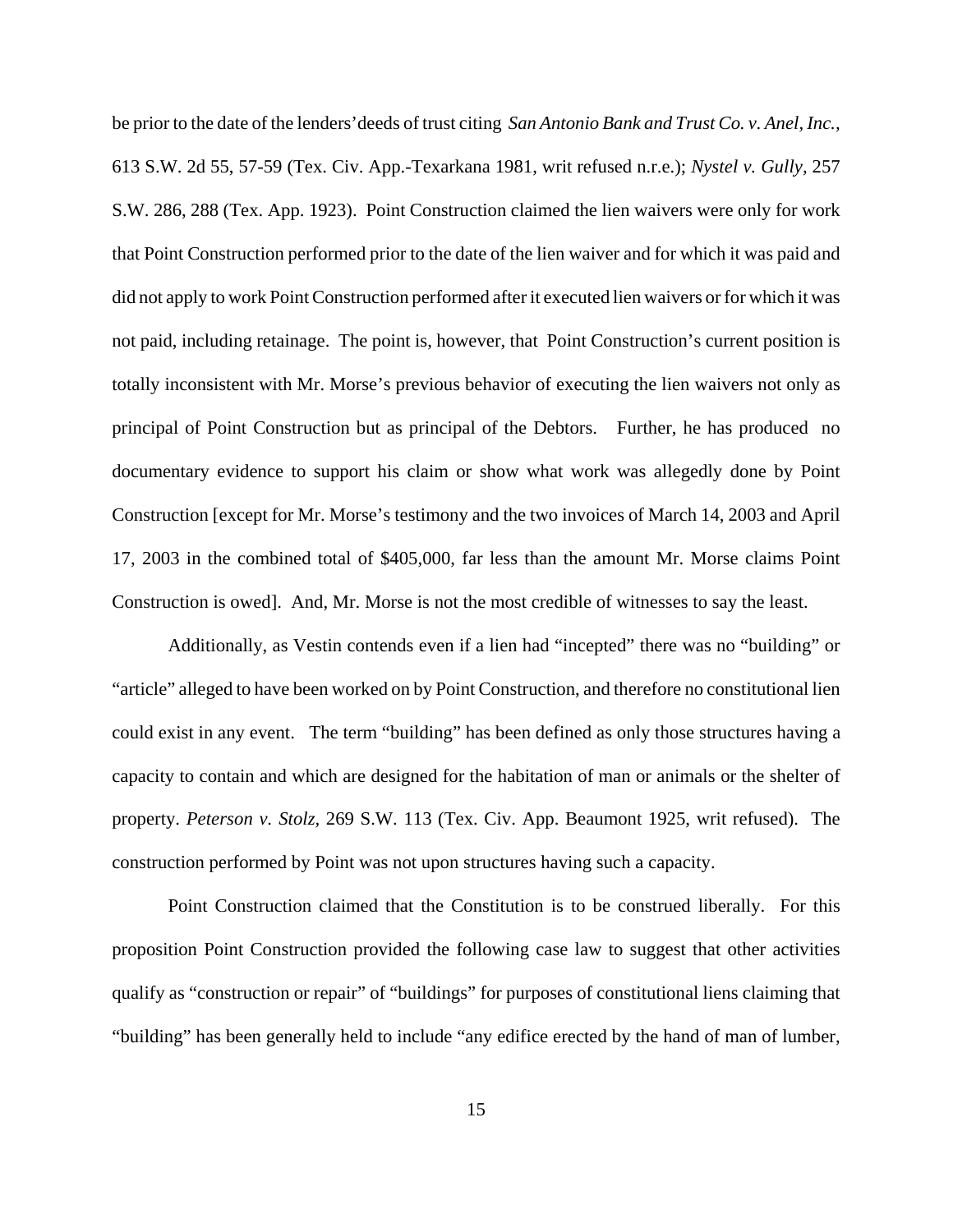iron, stone, brick, wood, marble, cement, or any other substance, connected together and designed for any use in the position fixed...". *Ambrose & Co. v. C.O. Hutchinson,* 356 S.W.2d 215 (Tex. Civ. App.–Ft. Worth 1962, no writ)(Pier, which was built of steel and heavy timber and one end anchored on dry land was "building" within constitutional provision). "Other activities that have been held to qualify as the construction or repair of a 'building' include constructing a sidewalk in front of a building [*Waples-Painter Co. v. Ross,* 141 S.W. 1027 (Tex. Civ. App.–Ft. Worth 1911), rev'd on other grounds, 107 Tex. 215, 176 S.W. 47 (1915)]; furnishing ice and refrigeration machinery that is bolted to a building [*Reeves v. York Eng'g & Supply Co.*, 249 F. 513 (5<sup>th</sup> Cir. 1918), cert. denied, 39 S.Ct. 182]; and installing vinyl tile firmly glued to a house [*Enlow v. Brown,* 357 S.W.2d 608 (Tex. Civ. App.–Dallas 1962, no writ)]" Youngblood, *Texas Mechanic's Liens,* Section 605 (1999). However, all these cases involve work in or around an existing building or actually involve building a structure. That is not the case at bar. And, it is true that the legislature has enacted mechanics' lien laws at Chapter 53, Tex. Prop. Code pursuant to which the improvements that are subject to statutory liens under Chapter 53 expressly includes streets, utilities, clearing, grubbing, draining, fencing, artificial lakes or pools made for supplying or storing water, machinery or apparatus used for irrigation and landscaping. Section 53.001(2), Tex. Prop. Code. But, this all relates to statutory liens, not constitutional liens. And, there is a big difference.

In fact, Texas courts have consistently construed the constitutional lien as only for work done on structures with the capacity to contain and designed for the habitation of man or animal. The most recent cases reflect that Texas courts still refuse to impose a constitutional lien for exactly the kinds of work for which Point Construction seeks one–road work, excavation, utilities, dirt work, etc. *National W. Life Ins. Co., v. Acreman Constr. Co.,* 415 S.W. 2d 265, 269 (Tex. Civ. App.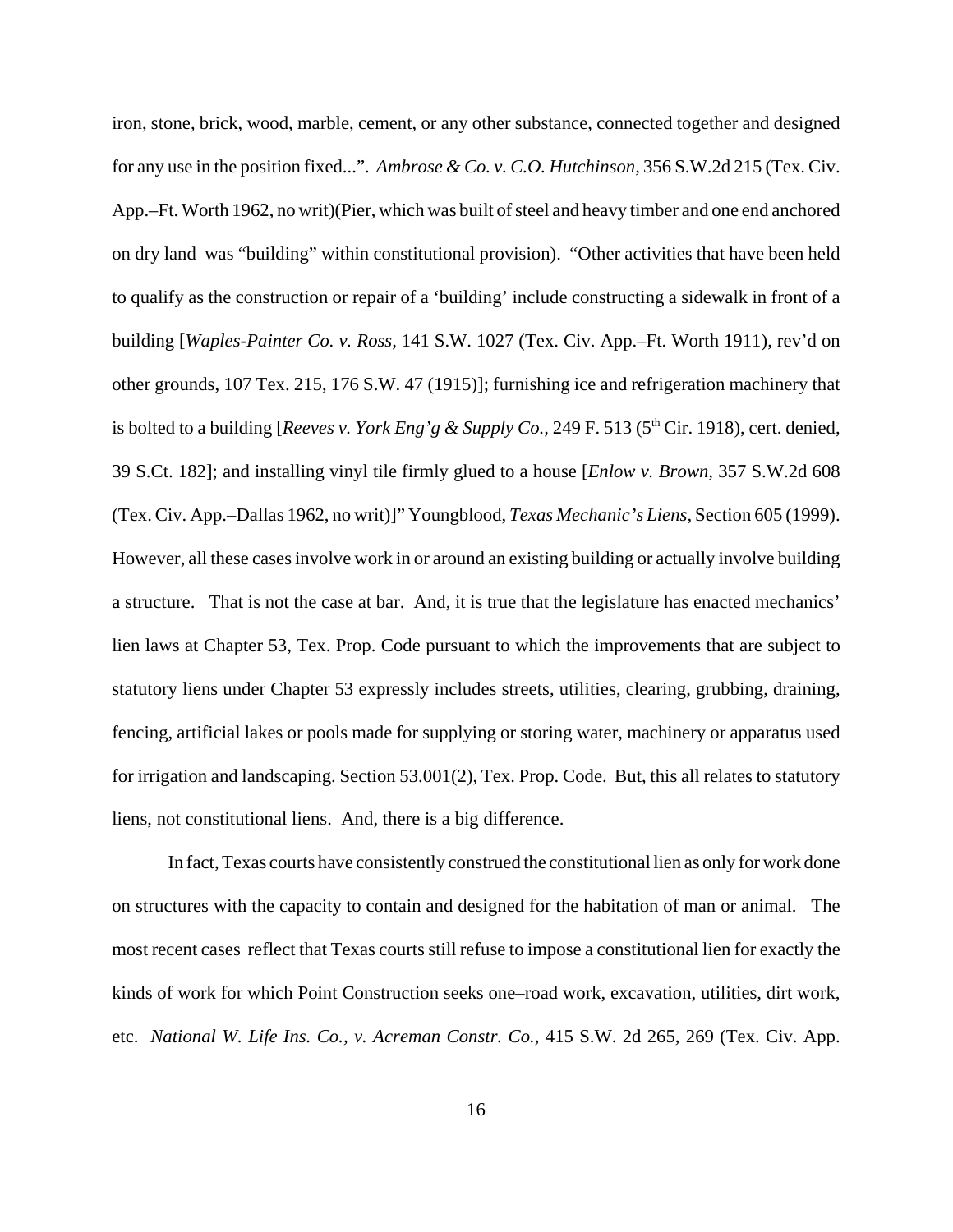–Beaumont  $[9<sup>th</sup> Dist.]$  1967, judgment modified by 425 S.W 2d 815 (Tex. 1968) (no constitutional lien for cutting and burning underbrush or building road); *Lodal and Bain Eng'r, Inc. v Bayfield Pub. Utility Dist.,* 583 S.W.2d 653, 655-56 (Tex. Civ. App.–Houston [1<sup>st</sup> Dist.] 1979, reversed on other grounds *Quincy Lee Co. v. Lodal and Bain Engineers, Inc.,* 602 S.W.2d 262 (Tex. 1980))(no constitutional lien for engineering services for housing development-indicating that contemplation that buildings will be built in the future did not trigger a constitutional lien for work not directly performed in connection with a structure with the capacity to house people, animals or property); *Taylor v. Rigby,* 574 S.W 2d 833, 834, 836-37 (Tex. Civ. App.–Tyler 1978, writ refused n.r.e.)(no constitutional lien for plumbing work for mobile home park); *L.D. Ledford Constr. Co., Inc.,* 1985 U.S. Dist. LEXIS 16529 at \*6 (S.D. Tex. Aug. 26, 1985)(no constitutional lien for building up the entrance to a horse-training center, for building up a slope next to a store, cutting streets into an area for in which trailers were parked and leveling a gully). This Court determined that Point Construction's activities could not qualify for "construction or repair" of a "building" for purposes of granting a constitutional lien. None of the case law provided by Point Construction even remotely supports its position to the contrary or a good faith argument for the extension of the law.

### **Statutory Liens**

A contractor's statutory lien claim must be supported by sufficient records, *In re Mid America Petroleum, Inc.,* 83 B.R. 937 at 941 (Bankr. N.D. Tex. 1988) and must be filed within four months of the work it purports to cover. *Tex. Prop. Code §53.052(a)(2004).* The only invoices Point Construction provided to support its statutory lien affidavit were for work done more than four months before Point Construction's filing of the lien and in an amount of less than 25% of the total it claimed in this Court was owed. Point Construction kept no contemporaneous records, regularly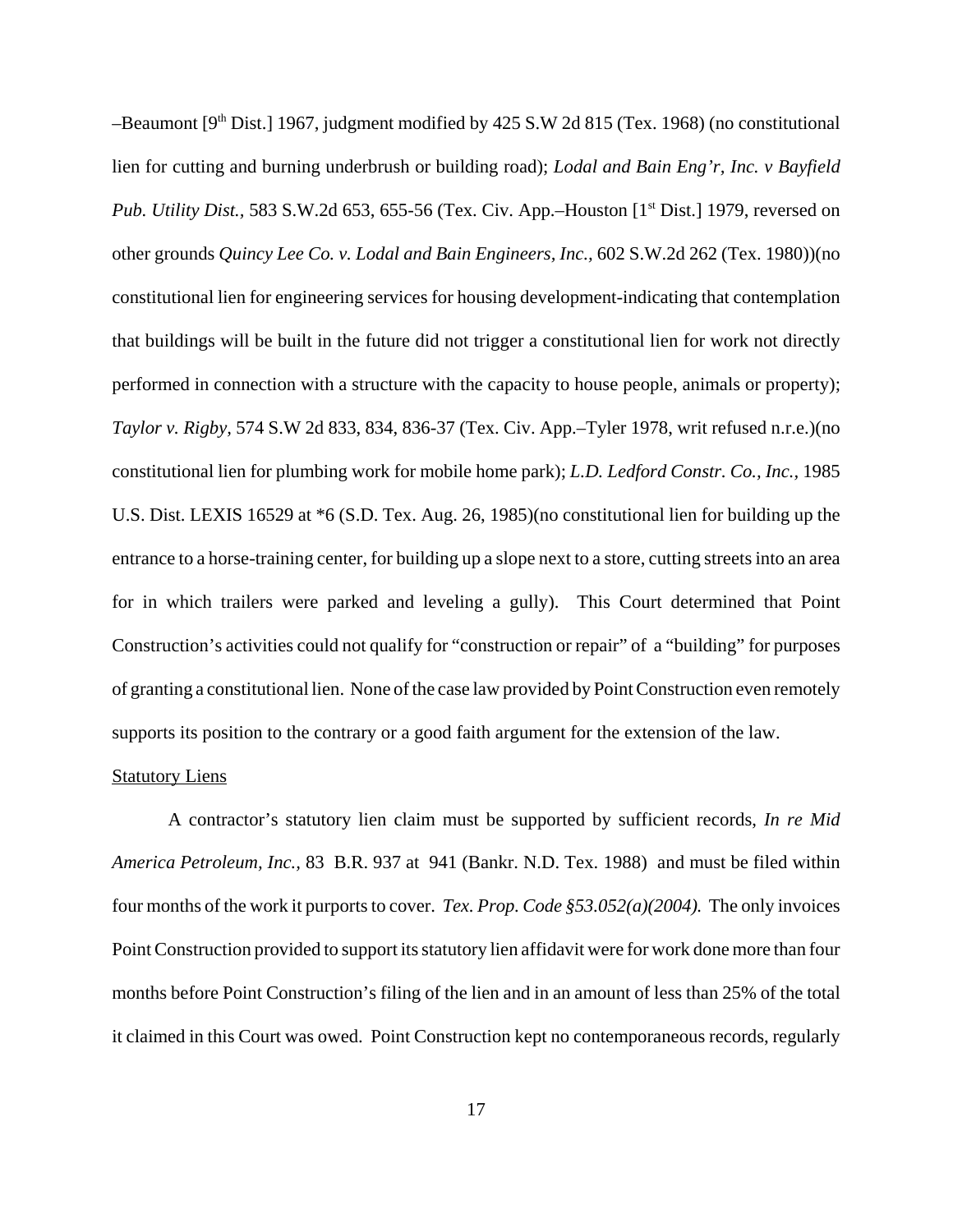kept or otherwise, supporting the remainder of the work for which the lien claim was made. The statutory lien was clearly invalid.

### Other Important Factors

Vestin made additional contentions as well to which Point Construction responded with legal or other arguments that failed to sufficiently address Vestin's defenses. The Court need not address every point and counterpoint to determine if Point Construction and its counsel had actual legal justification in bringing the Objection. This is not a situation in which an independent third party contractor or materialman is simply attempting to get paid on a project where it was employed to supply goods or services to the property owner. This is actually the next round of several rounds of continuing disputes between Mr. Morse and Vestin that started in state court, moved to bankruptcy court when the Chapter 11 proceedings were filed, continued through an unsuccessful reorganization attempt and has now culminated in Mr. Morse once again pursuing relief against Vestin; this time through Point Construction. And, although Point Construction made an argument that existing law (although this Court believes it is specious) supports the legal contentions made, there is no evidentiary support or factual basis to support Point Construction's contentions. Had counsel for Point Construction reviewed all the loan documents, affidavits, etc. thoroughly in this case and had he reviewed prior trial and deposition testimony of Mr. Morse thoroughly, he would have discovered the very real and gross inconsistencies in the positions Mr. Morse has taken as the party in control of both Debtors and Point Construction. Counsel indicated at the sanctions hearing that he did not review documents in their entirety (specifically Counsel indicated he did not read the deeds of trust nor the loan agreements in their entirety and did not remember if he was aware that Point Construction had also agreed to be bound by the Construction Loan Agreements) and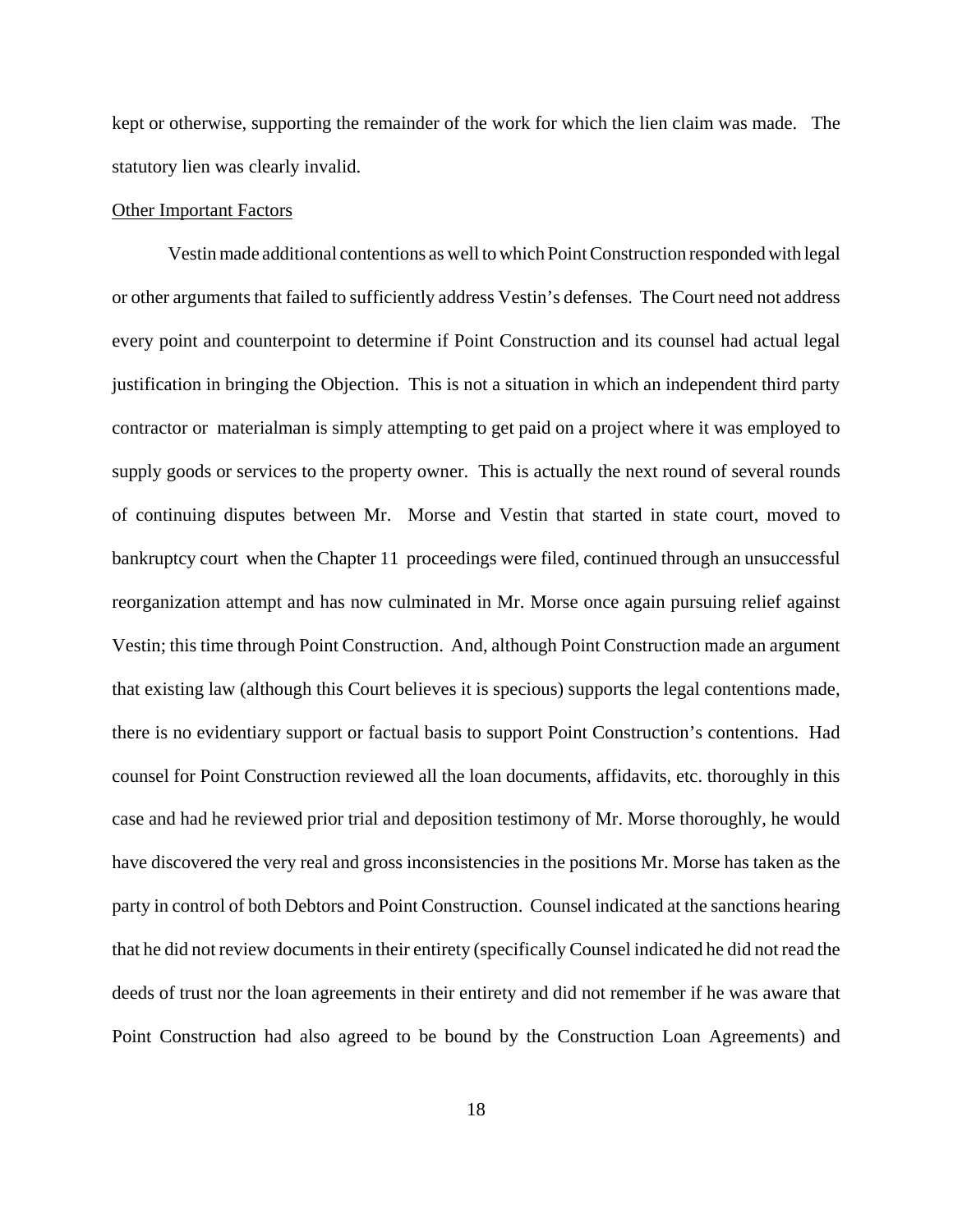sometimes he reviewed only specimens -specifically as to the lien waivers. He also indicated that although he generally reviewed the closing binder, he only looked for items that would preclude the lien claims. He talked some with Debtors' prior state court counsel, but apparently did not feel the need to review the transcripts of the state court proceeding or Mr. Morse's depositions, the parties' past history nor the interplay between the Debtors, Point Construction and Vestin. Counsel evidently glossed over information he had in his possession in which Mr. Morse swore over and over again on behalf of Point Construction that there weren't any liens on the properties. Further, he effectively ignored the signed contracts and waivers of claims all of which were executed for the purpose of getting Vestin to lend money to the Debtors which Morse also controlled. Counsel also overlooked the lack of any substantial contemporaneous records of Point Construction supporting Morse's allegation that work was done. Counsel primarily relied on what Mr. Morse told him was the nature of the work Point Construction had allegedly performed, when the work was allegedly done, and that Point Construction hadn't been paid. Counsel also was either unaware of or ignored clear state law that requires a "structure" or "building" in order for there to be any potential for a constitutional lien claim. Counsel ignored the fact that Point Construction and the Debtors were insiders of each other due to Mr. Morse's control as well as the long history of litigation between Morse and Vestin. Counsel appeared unconcerned about Point Construction's lack of documentation to support the work Morse alleges was done. Most of all, counsel was either unaware of or chose to ignore the fact that Mr. Morse never in the previous one year history of the Marshall's Vista/Marshall's Harbor Chapter 11 cases did one single thing to pursue collection or recognition of Point Construction's alleged lien in those cases even though he controlled both the Debtors and Point Construction. And, counsel continued to pursue this matter even after Vestin's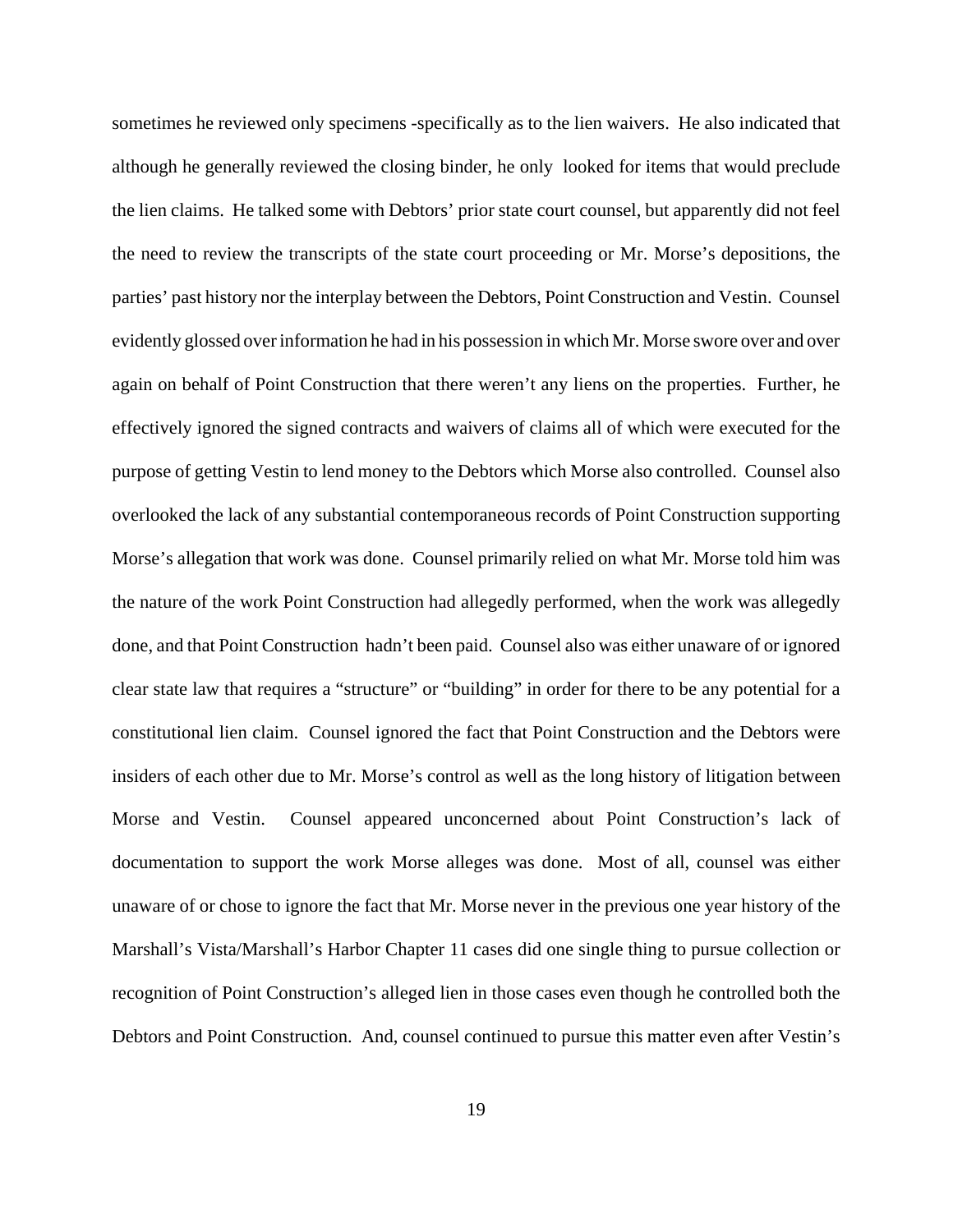counsel by letter dated September 17, 2004 pointed out to him some of the most problematic facts with his Objection to the Agreed Order.

 Point Construction's claim is frivolous in view of the existing law as applied to the facts of this case and was pursued at the behest of Mr. Morse to delay the cash collateral payment to Vestin and to attempt to cloud Vestin's title to the realty.

Mr. Morse controlled Point Construction and he controlled the Debtors and he admitted such control was complete. Mr. Morse was an insider of all three entities and knew exactly what he was doing at all times. He obviously felt no need to sign written agreements between the Debtors and Point Construction for the improvements he alleges Point Construction made. And, he kept almost no records with regard to such work; when it was done, what was charged for it, etc. However, he did sign documents with Vestin on behalf of the Debtors that stated there were no liens, that construction was within budget, no work was done outside the budget [when, in fact, it is exactly work Point Construction allegedly performed outside the budget that Mr. Morse now wants to be placed ahead of Vestin], and he signed affidavits on behalf of both Debtors and Point Construction affirming that all liens were paid or waived. He failed to have Point Construction participate in the reorganization in any meaningful way. Point Construction failed to file a motion to lift the stay, nor did it file any type of pleading to put any party or the Court on notice of its claimed liens until after the Debtors' plan was rejected by the Court and the case converted to Chapter 7 and Vestin and Western foreclosed on the property. Neither the Debtors' schedules, disclosure statement or plan made mention of such claims which Mr. Morse surely knew about at the time the Debtors filed for bankruptcy since he caused Point Construction to file such a claim in the lien records of Travis County just after the Debtors filed bankruptcy. Further, Point Construction did not participate in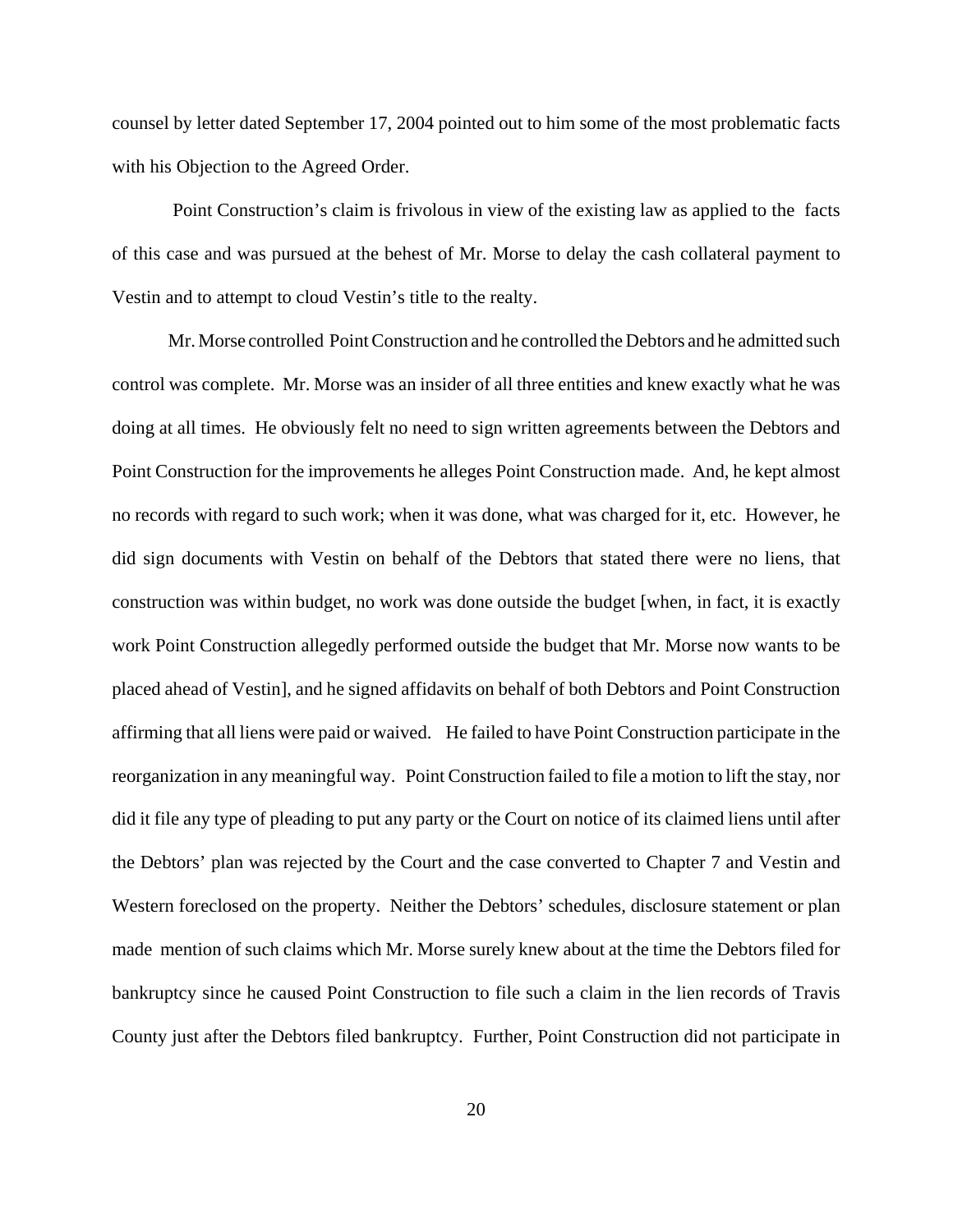the lift stay litigation that Vestin and Western filed, and basically, as stated in this Court's prior Order, "laid behind the log"until it attempted to claim late in the game that it held valid liens. It is absolutely incredulous to this Court that Point Construction, guided by Mr. Morse, would have the gall under these circumstances to even attempt to make such claims. It is also difficult under these circumstances to see how counsel, if he had taken any time to actually read the loan documents in their entirety and research the background of this case, could not have rather easily determined the absurdity of his legal arguments when applied to the facts and evidence of this case.

Mr. Morse's tactics are despicable. He cannot be believed. He will apparently do or say anything if he thinks it will defeat or hurt Vestin. This would have been evident to counsel had he made the necessary and appropriate investigation. Point Construction's Objection under the extenuating circumstances of this case is patently frivolous. Sanctions pursuant to Fed. R. Bankr. Pro. 9011(c) are appropriate and necessary. A monetary sanction should be assessed against both Point Construction and its counsel in the amount of the reasonable attorneys' fees and expenses for the time spent by counsel for Vestin in responding to this Objection and pursuing this Motion.

Vestin requested at the sanctions hearing that Point Construction also be enjoined from prosecuting or otherwise pursuing the State Court Action against Vestin until the fees and expenses imposed as sanctions have been paid to Vestin citing *Farguson v. Mbank Houston, N.A.,* 808 F.2d 358, 360 (5<sup>th</sup> Cir. 1986). Farguson, a pro se plaintiff, filed a complaint against MBank claiming various causes of action. The District Court dismissed the complaint with prejudice as frivolous and irrational. Farguson then filed a second complaint against the same parties on the same claims. The District Court again dismissed this complaint, but also imposed monetary sanctions and ordered that Farguson refrain from instituting any further actions against any or all of the defendants based on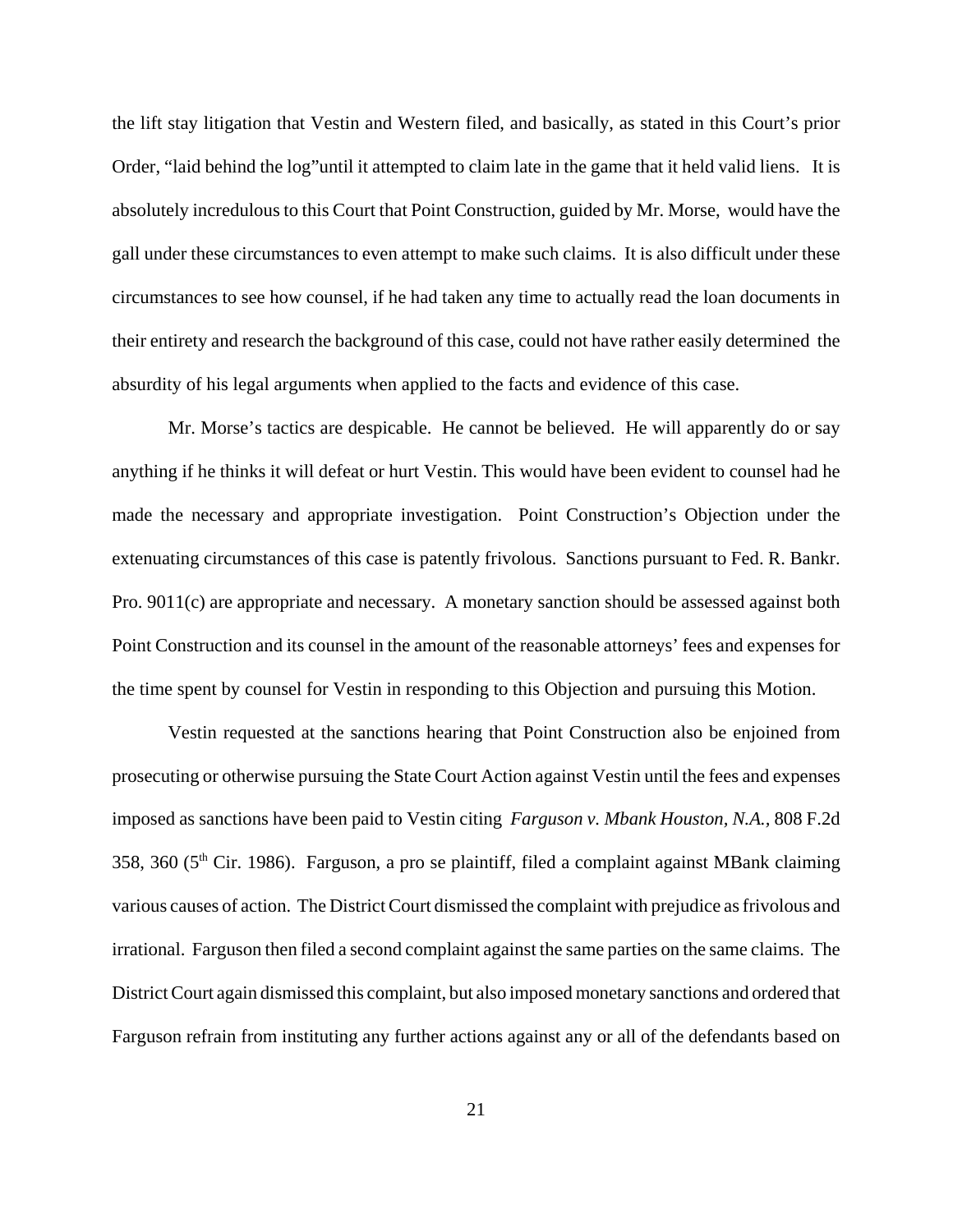matters set forth in the complaint. Farguson then filed his appeal.

The Fifth Circuit determined that the injunction component of the sanctions is a drastic remedy but one that was warranted in this case. *Id.* at 358. The Fifth Circuit cautioned in *Day v. Allstate Ins. Co., 788 F.2d 1110 (5<sup>th</sup> Cir. 1986) that where monetary sanctions are ineffective in* deterring vexatious filings, enjoining such filings would be considered. The Second Circuit reached the same conclusion noting that the injunction against future filings must be tailored to protect the courts and innocent parties, while preserving the legitimate rights of litigants. *In re Martin-Trigona,* 737 F.2d 1254 (2d Cir. 1984). In *Martin-Trigona,* a broad injunction prohibiting any filings in any federal court without leave of that court was upheld. The Fifth Circuit recognized in *Day* that such a broad order may be appropriate if a litigant is engaging in a widespread practice of harassment against different people.

In *Farguson* the injunction imposed by the District Court was specific and limited as it related only to the same claims against the same defendants–other claims against other parties were not enjoined. The Circuit determined that while the order penalized Farguson for abusive litigation, the injunction served only to effectuate its judgment and protect the named defendants from further litigation on claims which twice were found to be frivolous.

The Fifth Circuit then decided to impose its own sanctions on appeal, *sua sponte* as such were also warranted. The Fifth Circuit imposed monetary sanctions of \$500. As an additional nonmonetary sanction, the Circuit further ordered that neither its clerk nor the clerks of any federal court that it had jurisdiction over (where Farguson has been ordered to pay sanctions) shall accept any further filings by Farguson until all monetary sanctions imposed had been paid and satisfactory proof of such furnished.